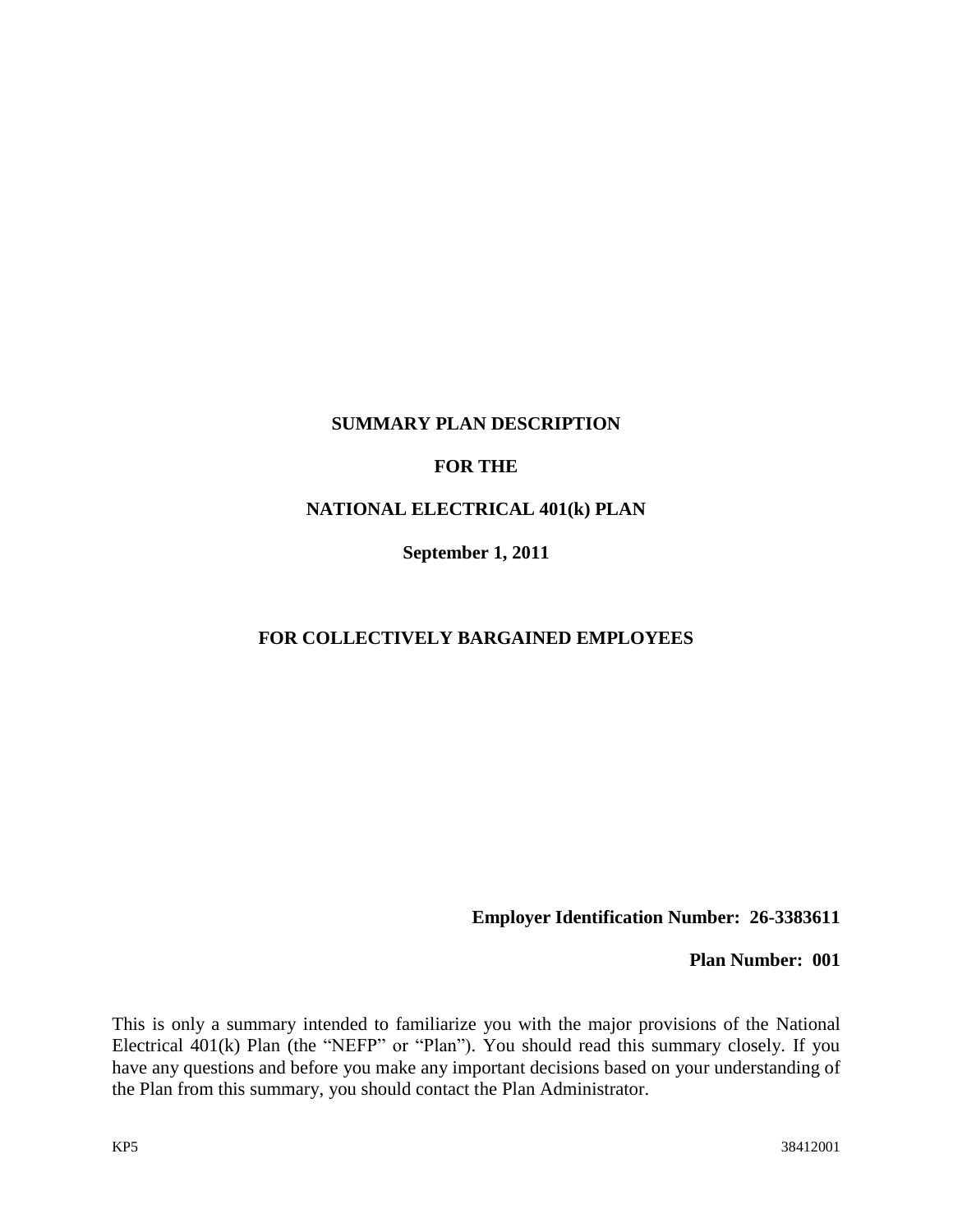## **HOW TO USE THIS SUMMARY**

### **TABLE OF CONTENTS**

The table of contents gives a detailed description of where specific information concerning a particular topic may be found.

### **GLOSSARY**

Some terms used in the summary have special meanings. These terms are identified by capitalizing the term's first letter. To find out the exact meaning of a special term, there is a glossary at the end of this summary.

### **EFFECTIVE DATE**

This booklet describes in easy-to-understand terms the principal features of the Plan as in effect for Collectively Bargained Employees on September 1, 2011.

### **MORE SPECIFIC INFORMATION**

Some technical details and legal expressions contained in the formal Plan documents have been omitted in this summary. The formal Plan documents, which include the "National Electrical 401(k) Plan Agreement and Trust" and the "Plan of Benefits for the NEFP," govern in administering and interpreting the rights of participants and their beneficiaries.

### **CONTACTING THE PLAN ADMINISTRATOR**

The International Brotherhood of Electrical Workers is the entity that is responsible for the dayto-day operations of the Plan. The person designated to represent the Plan Administrator is:

> **Tina Thoman IBEW Investment Department 900 7th Street, N.W. Washington, DC 20001 Telephone: 1-888-411-4239 Fax: 1-202-728-7654**

Any questions concerning the day-to-day operations of the Plan may be directed to the Plan Administrator by writing to the address shown above or by calling the number shown above between the hours of 8:30 A.M. and 4:30 P.M. (Eastern Time), Monday through Friday. You may also access and manage your NEFP Account online at the following website: **www.Prudential.com/NEFP**. The Prudential Retirement Insurance Company of America ("Prudential Retirement") is NEFP's recordkeeper and provider of investment options.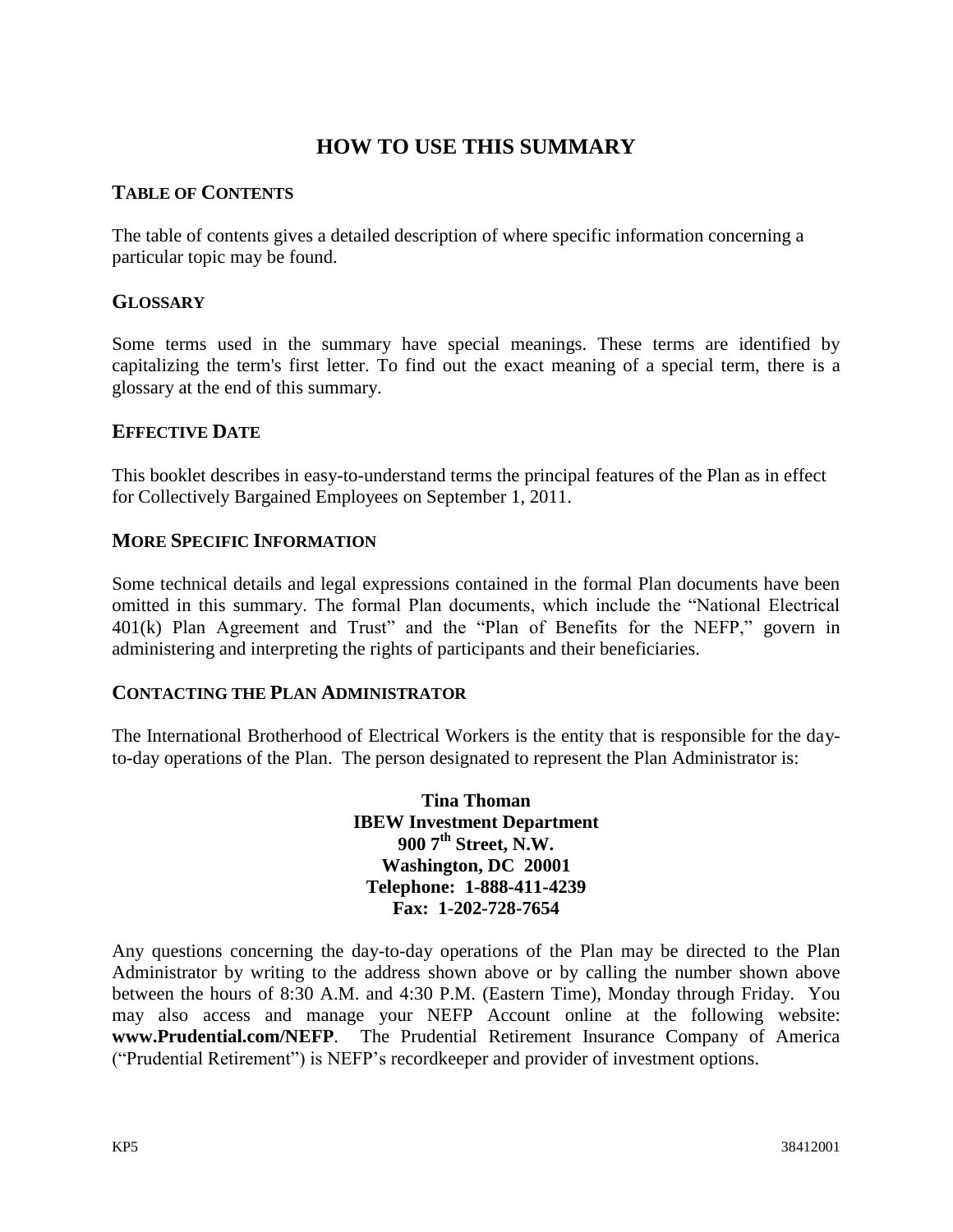## **TABLE OF CONTENTS**

| Involuntary Cash Outs of Accounts and Consent to Distribution  12 |  |
|-------------------------------------------------------------------|--|
|                                                                   |  |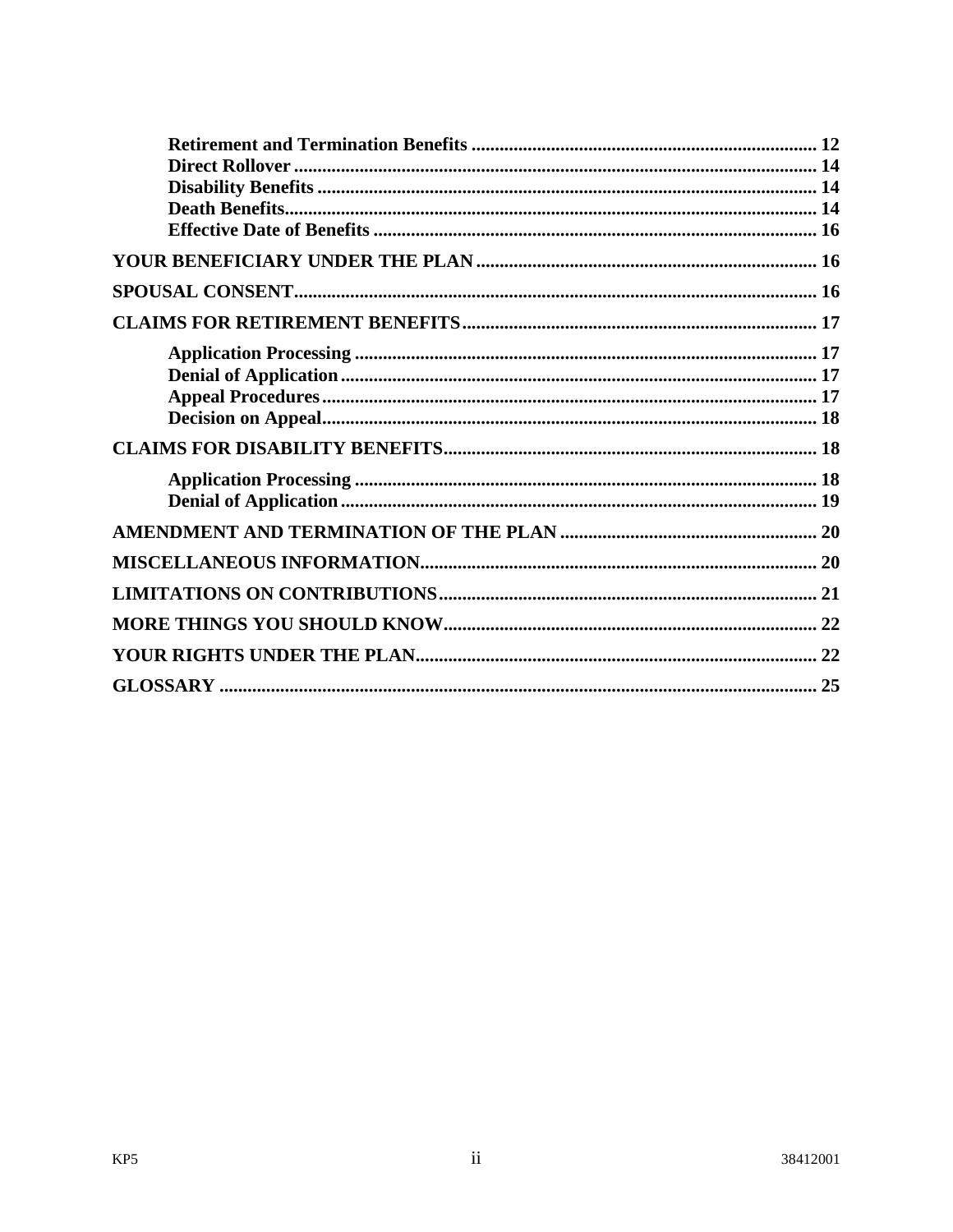# **INTRODUCTION TO YOUR PLAN**

<span id="page-4-0"></span>The National Electrical 401(k) Plan was established in 2008 as the result of an agreement reached between the International Brotherhood of Electrical Workers and the National Electrical Contractors Association. The NEFP helps you provide for your retirement security by making it simple and convenient for you to contribute to your retirement savings regularly. Because the Plan is designed to be tax qualified by the Internal Revenue Service, special tax exclusions allow you to save more dollars for your retirement.

## <span id="page-4-1"></span>**HOW YOU SAVE**

- You can contribute a percentage of your pay to the Plan as Tax-Deferred Contributions. For information on making Tax-Deferred Contributions, see **YOUR CONTRIBUTIONS: TAX-DEFERRED CONTRIBUTIONS**.
- If you will be age 50 by the end of the year, you can make Catch-up Deferral Contributions to the Plan. Catch-up Deferral Contributions are additional Tax-Deferred Contributions that are not subject to annual limits imposed on Tax-Deferred Contributions under the Plan. For more information on making Catch-up Deferral Contributions, see **YOUR CONTRIBUTIONS:** *Tax-Deferred Contributions* and **LIMITATIONS ON CONTRIBUTIONS**.
- If you have savings from another retirement plan or annuity, you may be able to roll those savings into the Plan as Rollover Contributions. For more information on the types of savings that may be rolled over into the Plan and the terms and conditions for making Rollover Contributions, see **YOUR CONTRIBUTIONS: ROLLOVER CONTRIBUTIONS**.
- Dollars you save as Tax-Deferred Contributions are not currently included as part of your federal taxable income. Taxes are also deferred on investment earnings on all contributions held in your Account. Therefore, you pay no federal income taxes on your Plan savings until they are distributed to you.
- Retirement Savings Tax Credit Opportunity for Certain Participants: Certain participants whose federal Adjusted Gross Income is below \$55,000 (less if you are filing as single, head of household, or married filing separately) and who contribute up to \$2,000 to an employer-sponsored retirement plan may receive a non-refundable tax credit that reduces the amount of income tax they owe. The maximum credit is the lesser of \$1,000 or the amount of tax that would have been owed without the credit. For more information on the Retirement Savings Tax Credit, please contact the Plan Administrator.

## <span id="page-4-2"></span>**YOUR PLAN ACCOUNT**

You have your own Account under the Plan to hold all contributions you make to the Plan. Your Account also holds any investment earnings on those contributions. Your Account keeps track of your share of the assets held in the Plan.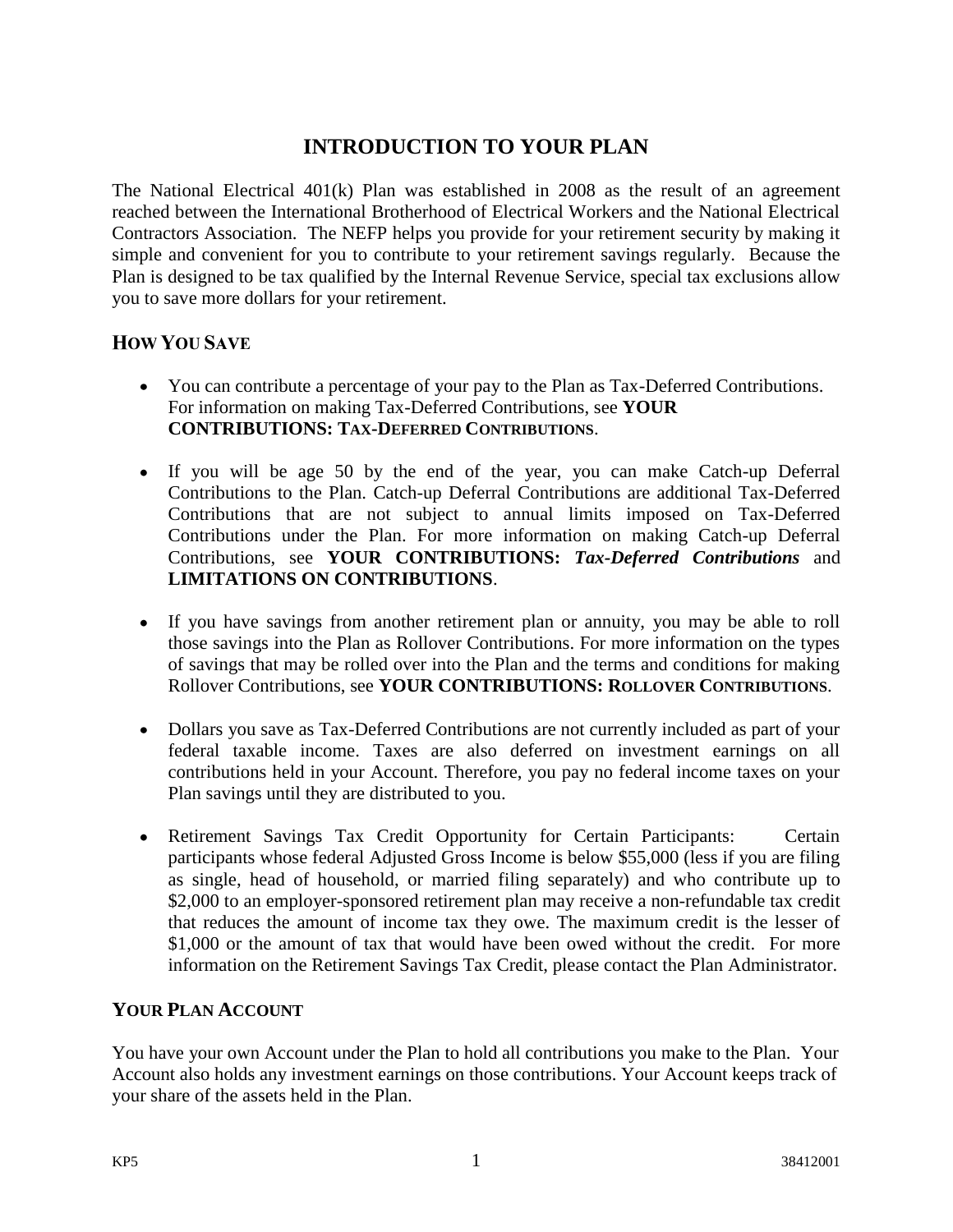## <span id="page-5-0"></span>**VESTING OF YOUR ACCOUNT**

Your Vested Interest in your Account is the percentage of your Account that you would receive if your employment terminated.

Your Vested Interest in the balance of your Account is always 100%.

### <span id="page-5-1"></span>**DISTRIBUTION OF BENEFITS**

You are eligible to receive a distribution of your Vested Account balance when you:

- Retire from employment with Covered Employers after you reach Normal Retirement Age of 59 1/2
- Terminate employment with Covered Employers after you reach the age of 55
- Terminate employment with Covered Employers before you reach the age of 55 and you have been out of Covered Employment for the entire preceding six months
- Have a Qualifying Disability
- Die (in which case payment will be made to beneficiary[ies])

For more information, see **DISTRIBUTION OF YOUR ACCOUNT**.

### <span id="page-5-2"></span>**DISCRETION OF THE TRUSTEES**

The Trustees have discretionary authority to interpret and construe the provisions of the Plan, to determine your eligibility for benefits under the Plan, and to resolve any disputes that arise under the Plan. The Trustees may delegate this authority as provided under the Plan.

### **MONITORING AND MANAGING YOUR PLAN ACCOUNT**

### **Internet Service - www.Prudential.com/NEFP**

The Plan allows you to monitor and manage your Account via the Internet 24 hours a day. Access is available at **www.Prudential.com/NEFP**. The site allows you to:

- Check your account balance
- Transfer between funds
- Track the performance of your investments
- Request a Withdrawal
- Request a Distribution
- Change your personal information
- Change your Tax-Deferred Contribution Amounts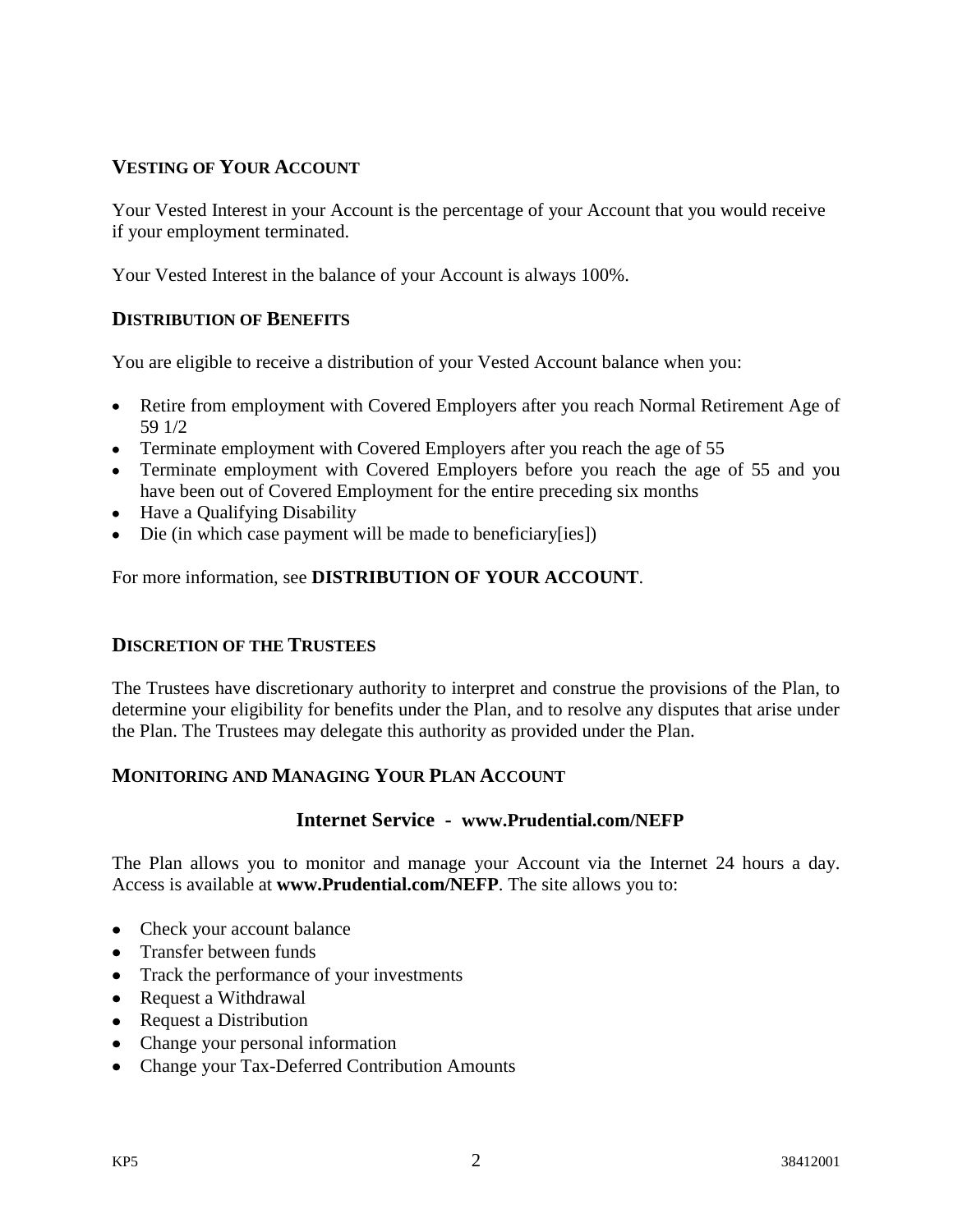### **Personal Assistance**

If you need personal assistance, please contact the Plan Administrator at **1-888-411-4239** between the hours of 8:30 A.M. and 4:30 P.M. (Eastern Time), Monday through Friday.

### **Your Participant Financial Statement**

You will receive a quarterly statement which summarizes all the activity in your Account*,*  including new contributions and withdrawals, as well as earnings/losses on your investments.

## **PLAN IDENTIFICATION INFORMATION**

### <span id="page-6-1"></span><span id="page-6-0"></span>**PLAN NAME**

National Electrical 401(k) Plan

## <span id="page-6-2"></span>**EIN**

26-3383611

### <span id="page-6-3"></span>**PLAN IDENTIFICATION NO.**

001

## <span id="page-6-4"></span>**PLAN YEAR**

January 1 to December 31

### <span id="page-6-5"></span>**TYPE OF PLAN**

The Plan is a "**defined contribution plan**". Under a "defined contribution plan," all contributions you make to the plan are held in an account that is invested on your behalf. When you retire, your retirement benefit from the plan will be based on the value of your account (including investment earnings and losses) at the time distribution is made to you.

The Plan is also a "**401(k) plan**". Under a "401(k) plan", you may elect to have Tax-Deferred Contributions made to the plan from your pay. These Tax-Deferred Contributions are not included in your taxable compensation for the year in which you contribute them to the plan. Instead, they are taxable when they are distributed to you from the plan. For more information, see **YOUR CONTRIBUTIONS: TAX-DEFERRED CONTRIBUTIONS.** 

The Plan is also intended to be a "**404(c) plan**". Under a "404(c) plan", to the extent you make investment decisions for your Account under the plan, the plan's fiduciaries are not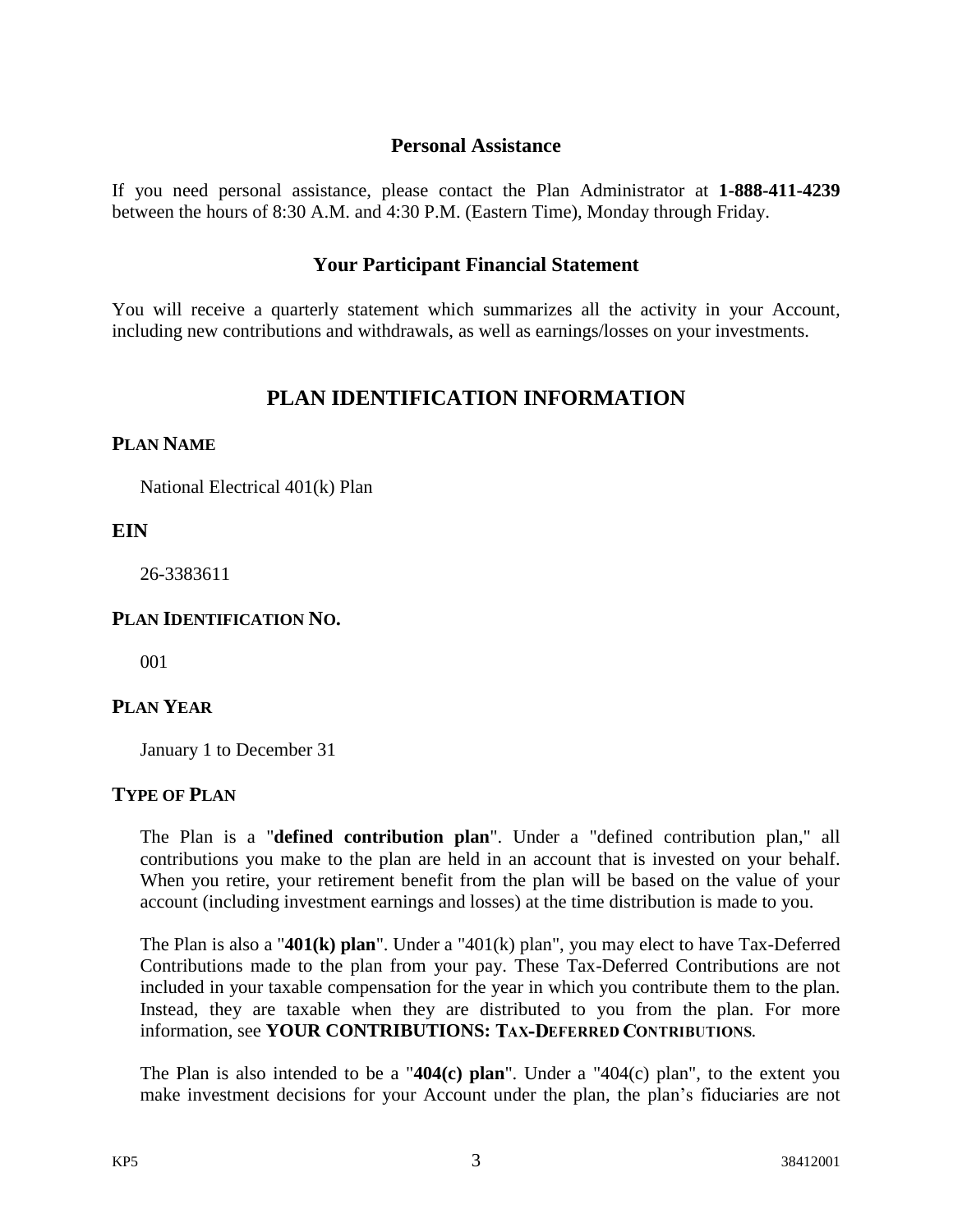liable for such investment decisions. For more information, see PLAN INVESTMENTS: 404(C) PROTECTION.

### <span id="page-7-0"></span>**ADMINISTRATION**

The Plan is self-administered by the Trustees.

### <span id="page-7-1"></span>**TRUSTEES**

Geary M. Higgins Vice President of Labor Relations National Electrical Contractors Association 3 Bethesda Metro Center, Suite 1100 Bethesda, MD 20814

Salvatore (Sam) J. Chilia International Secretary-Treasurer International Brotherhood of Electrical Workers 900 Seventh Street, N.W. Washington, DC 20001

### <span id="page-7-2"></span>**PLAN ADMINISTRATOR**

International Brotherhood of Electrical Workers Investment Department 900 7th Street, N.W. Washington, DC 20001 Telephone: 1-888-411-4239

Tina Thoman is the designated representative for the Plan Administrator

## **RECORD KEEPER AND INVESTMENT PROVIDER**

The Prudential Retirement Insurance and Annuity Company is the current record keeper and provider of investment options for the Plan.

### <span id="page-7-3"></span>**SPONSORING PARTIES**

National Electrical Contractors Association and International Brotherhood of Electrical Workers The Plan Administrator will provide you, upon written request, with information as to

whether a particular employer is a Covered Employer that participates in the Plan, and if so, that Covered Employer's address.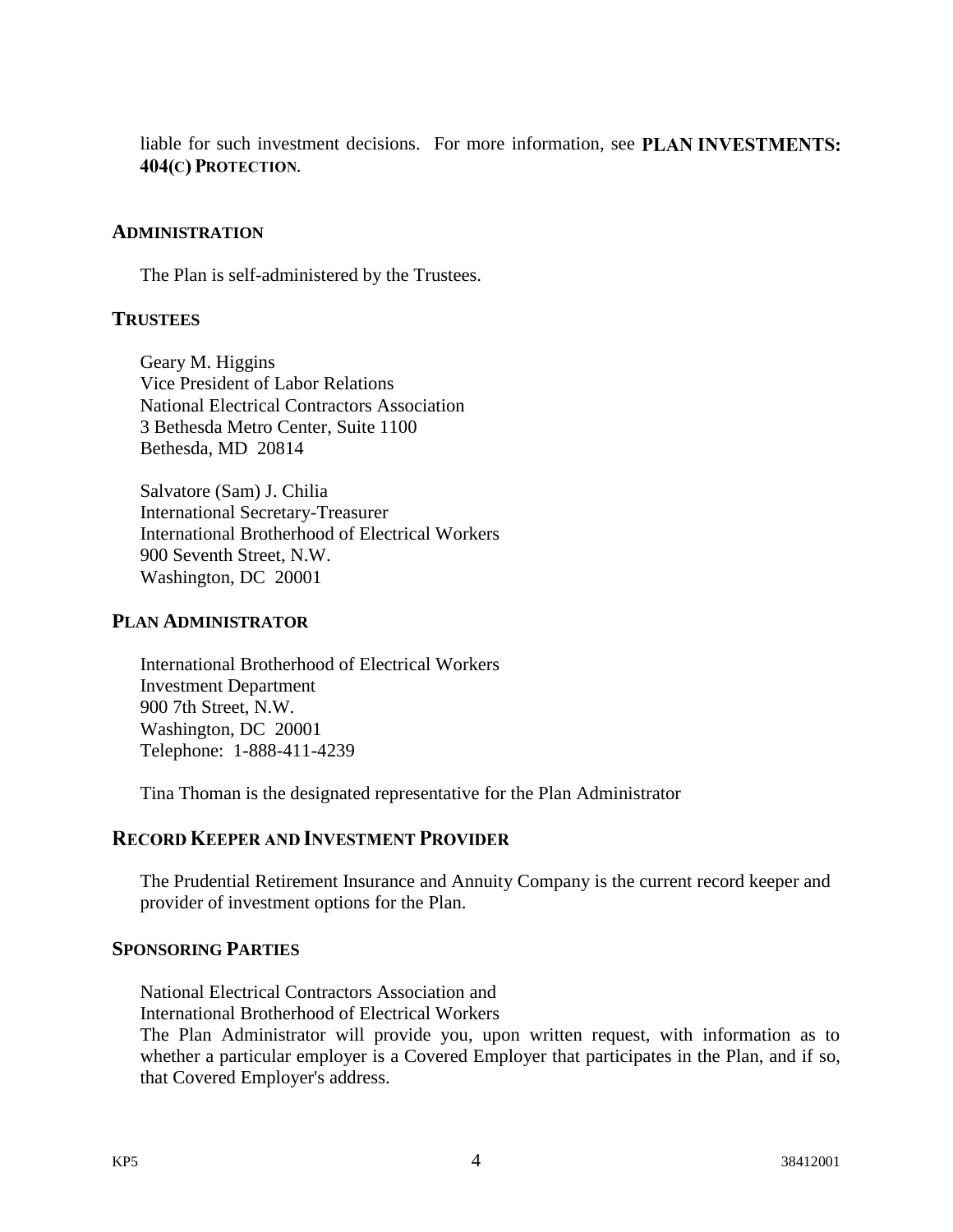### <span id="page-8-0"></span>**GENERAL COUNSEL**

David Potts-Dupre, Esq. Potts-Dupre, Difede & Hawkins, CHTD. 900 Seventh Street, NW, Suite 1020 Washington, DC 20001

## <span id="page-8-1"></span>**AGENT FOR LEGAL PROCESS**

Tina Thoman National Electrical 401(k) Plan International Brotherhood of Electrical Workers Investment Department 900 Seventh Street, NW, Suite 1020 Washington, DC 20001

In addition, service of legal process may be made upon either of the Trustees or the General Counsel.

# **ELIGIBILITY TO PARTICIPATE**

### <span id="page-8-3"></span><span id="page-8-2"></span>**ELIGIBILITY REQUIREMENTS**

You will be eligible to participate in the Plan beginning on the day you become an employee of a Covered Employer. Please visit **www.Prudential.com/NEFP** and follow the procedures to enroll and to begin making Tax-Deferred Contributions.

## **YOUR CONTRIBUTIONS**

### <span id="page-8-5"></span><span id="page-8-4"></span>**TAX-DEFERRED CONTRIBUTIONS**

If you elect to make Tax-Deferred Contributions, you authorize your Covered Employer to reduce the Compensation you would regularly receive by a specified amount. This amount is then deposited in your Account as a Tax-Deferred Contribution. You do not pay federal income taxes (or, in many states, state income taxes) on Compensation you contribute to the Plan as Tax-Deferred Contributions for the year in which you make the contribution. Those amounts are not taxed until they are distributed from the Plan.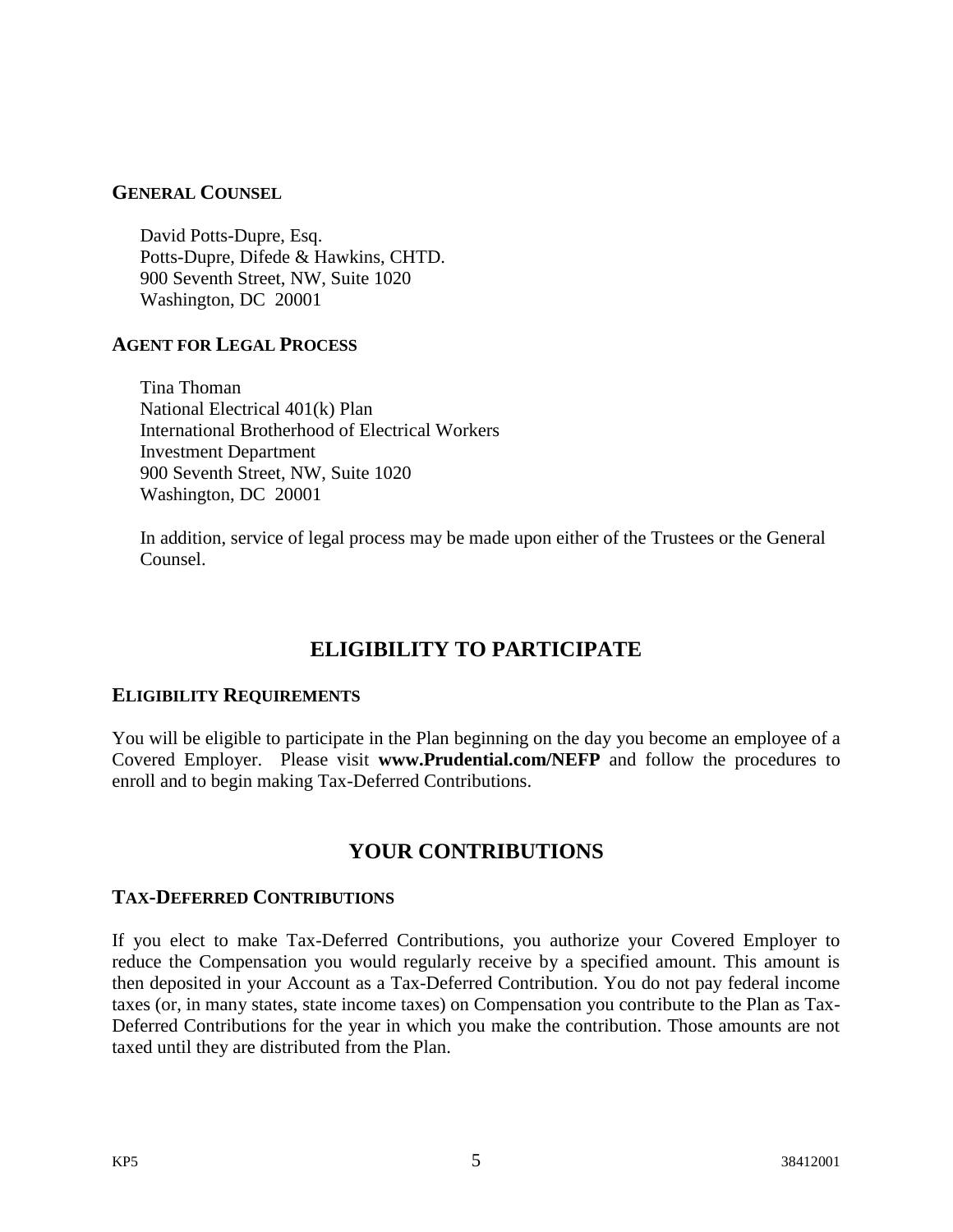### *How to Make an Election*

To make Tax-Deferred Contributions, you must visit **www.Prudential.com/NEFP** and follow the procedure to enroll and participate.

### *Amount of Tax-Deferred Contributions*

You may contribute a percentage of your Compensation (in whole percentages) up to the maximum permitted under law.

## *Commencement of Tax-Deferred Contributions*

Tax-Deferred Contributions will be made from your Compensation as provided in your election beginning with the first full pay period after your enrollment in the NEFP is effective.

## *Suspension of Tax-Deferred Contributions*

You may direct your Covered Employer to stop withholding amounts from your future Compensation and suspend your Tax-Deferred Contributions at any time. To suspend your Tax-Deferred Contributions, you must visit **www.Prudential.com/NEFP** and follow the directions to change your salary deferral percentage to zero. The suspension shall take effect as of the first full pay period possible. If you suspend your Tax-Deferred Contributions, the suspension will remain in effect until you elect to resume making Tax-Deferred Contributions again.

### *Change in Amount or Resumption of of Tax-Deferred Contributions*

You may change the amount your Covered Employer withholds from your future Compensation at any time. If you elect to change your deferral percentage to zero, such election shall take effect as of the first full pay period possible. If you elect to change your deferral percentage to any other amount, such election shall take effect as of the first full pay period of the succeeding calendar quarter as long as the Plan Administrator receives the election at least 15 days prior to the first day of the succeeding quarter. If the election is received by the Plan Administrator less than 15 days prior to the first full pay period of the succeeding calendar quarter, then such election shall not take effect until the first full pay period of the next succeeding calendar quarter. To change the amount of your Tax-Deferred Contributions, you must visit **www.Prudential.com/NEFP** and follow the directions to change your deferral rate.

### *Limitation on Amount of Contribution*

Federal law limits the amount of Tax-Deferred Contributions that you can make to the Plan each calendar year. For 2011, the maximum amount is \$16,500. This amount may be adjusted for inflation in future years. If it is determined that the amount you authorize your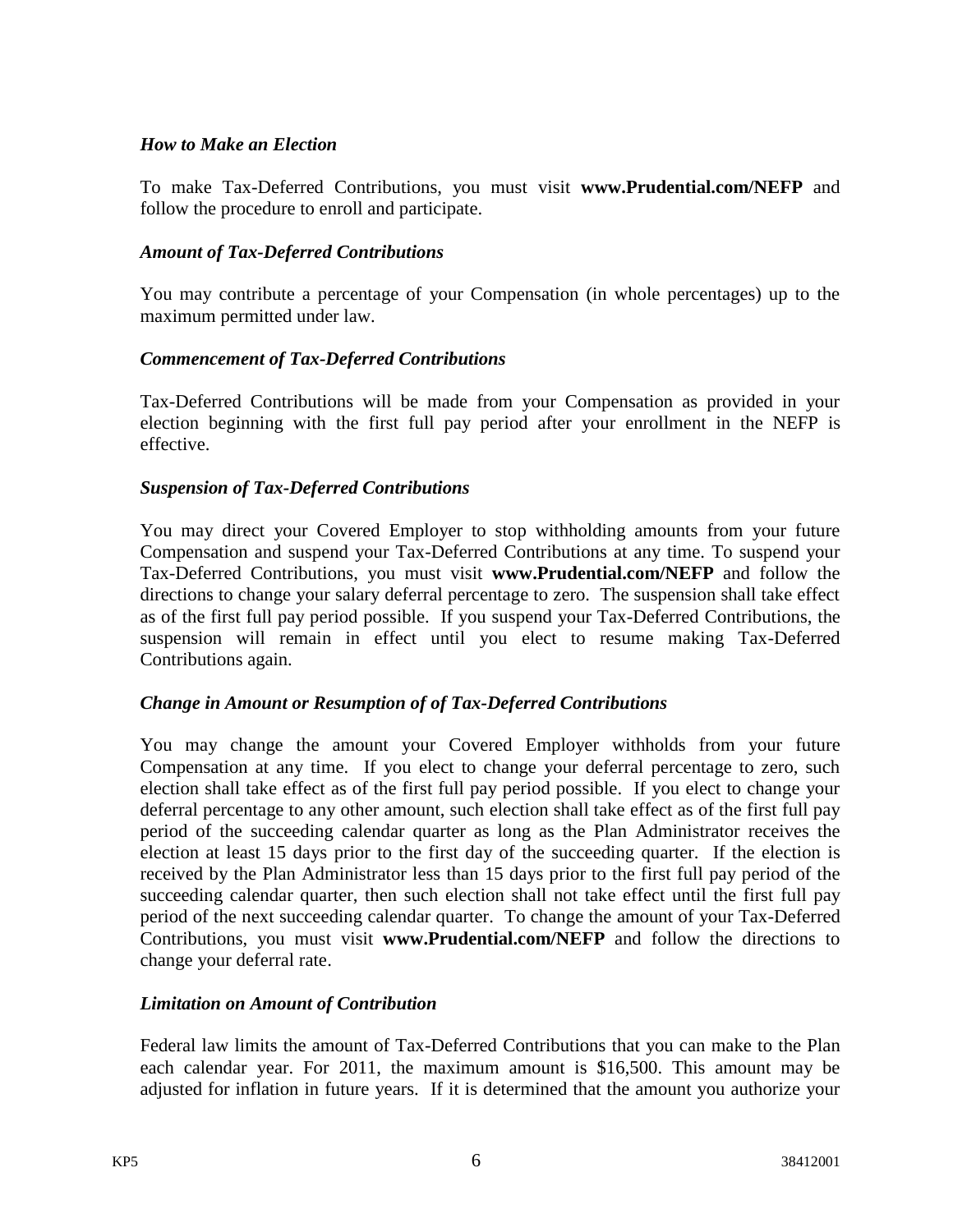Covered Employer to withhold from your Compensation would exceed the maximum amount permitted for the year, a portion of your contributions may be returned to ensure that the amount withheld does not exceed the maximum.

### *Catch-up Contributions*

If you will be age 50 or older by the end of the calendar year, you may make Catch-up Deferral Contributions that exceed the dollar limits otherwise applicable to Tax-Deferred Contributions. For 2011, the amount of your Catch-up Deferral Contributions for a year cannot exceed \$5,500. This amount may be adjusted for inflation in future years.

## <span id="page-10-0"></span>**ROLLOVER CONTRIBUTIONS**

If you are an Eligible Employee (as described in **ELIGIBILITY REQUIREMENTS**) eligible to make Tax-Deferred Contributions to the Plan, you may elect to roll over qualified distributions into the Plan.

Your Rollover Contributions are subject to all the terms and conditions of the Plan and are only distributable to you under the terms of the Plan.

## *Funds Eligible for Direct Rollover*

The Plan permits "direct rollovers" from the following:

- "qualified plans" (generally, these are plans that meet the requirements of Section  $401(a)$  of the Internal Revenue Code, such as  $401(k)$  or profit sharing plans)
- annuity contracts described in Section 403(b) of the Internal Revenue Code
- $\epsilon$  eligible plans under Section 457(b) of the Internal Revenue Code maintained by state, political subdivision of a state, or an agency or instrumentality of a state or political subdivision of a state
- traditional IRAs described in Section 408 of the Internal Revenue Code

A "direct rollover" is a rollover made directly from another plan without being distributed to you first.

### *Funds Eligible for Indirect Rollover*

The Plan also permits "indirect rollovers" from the following:

- "qualified plans" (generally, these are plans that meet the requirements of Section  $401(a)$  of the Internal Revenue Code, such as  $401(k)$  or profit sharing plans)
- annuity contracts described in Section 403(b) of the Internal Revenue Code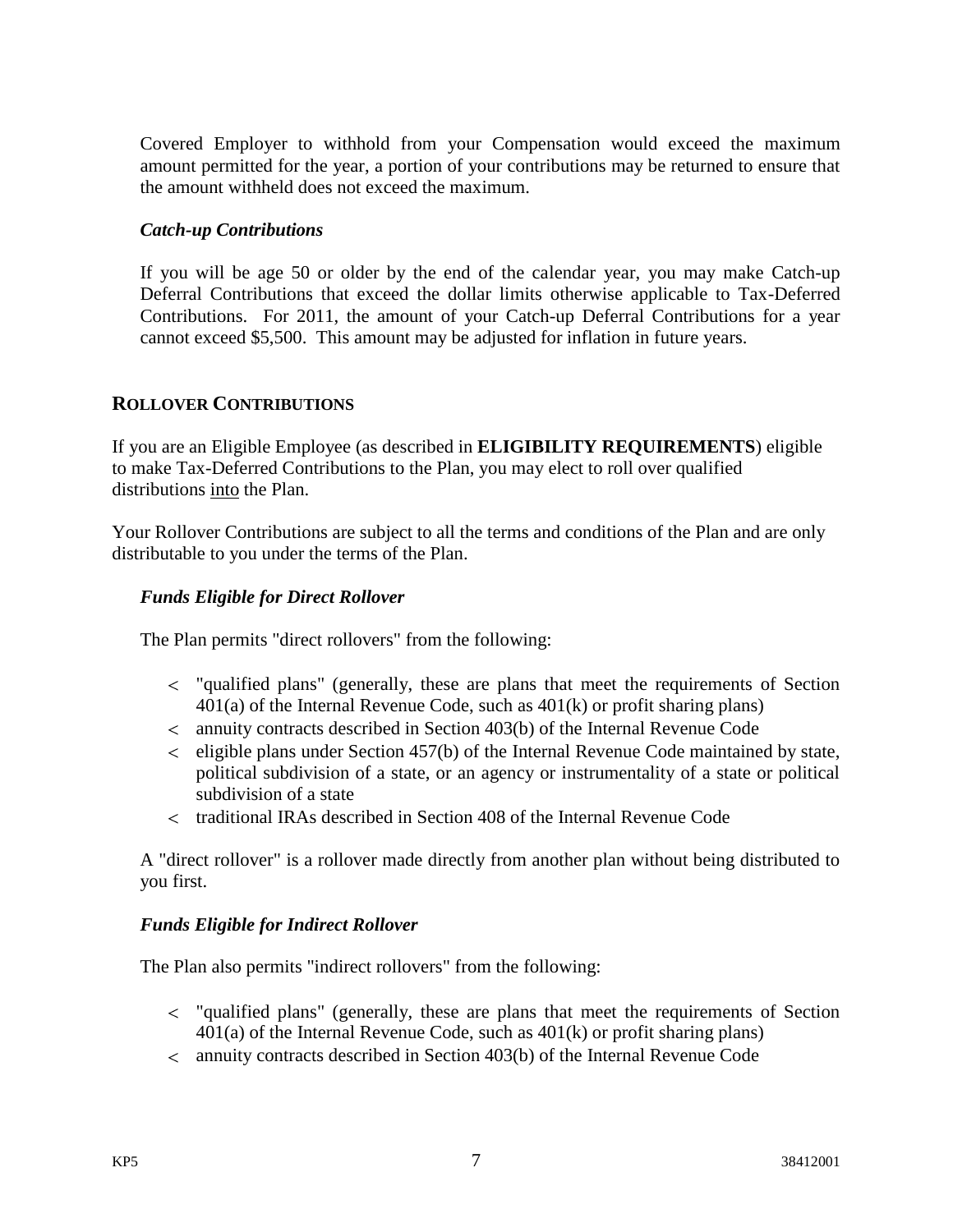- $\epsilon$  eligible plans under Section 457(b) of the Internal Revenue Code maintained by state, political subdivision of a state, or an agency or instrumentality of a state or political subdivision of a state
- traditional IRAs described in Section 408 of the Internal Revenue Code

An "indirect rollover" is a rollover you make to the Plan of amounts you have actually received as a distribution from another plan. In such cases your Rollover Contribution must be delivered to the Trustees within 60 days of the date you received it.

### *Funds Not Eligible for Rollover*

You may not roll over, either directly or indirectly, the following:

- loans
- after-tax employee contributions
- other amounts or lump-sum distributions for which the NEFP is required to separately account

The Plan Administrator may require you to provide information to show that the funds you want to roll over meet the Plan requirements.

### *Rollover Procedures*

If you believe your distribution qualifies for rollover treatment, please contact the Plan Administrator regarding the procedures for rolling it over into the Plan.

### <span id="page-11-0"></span>**VESTED INTEREST IN YOUR CONTRIBUTIONS**

Your Vested Interest in the Value of the Tax-Deferred and Rollover Contributions in your Account is always 100%.

## **PLAN INVESTMENTS**

### <span id="page-11-2"></span><span id="page-11-1"></span>**WHERE PLAN CONTRIBUTIONS ARE INVESTED**

You direct how the contributions made to your Account are invested. You may direct that contributions be invested in any of the funds made available to you under the Plan. The Plan Administrator will provide you with a description of the different investment funds available. New investment funds may be added and existing funds changed. The Plan Administrator will update the description of the available funds to reflect any changes.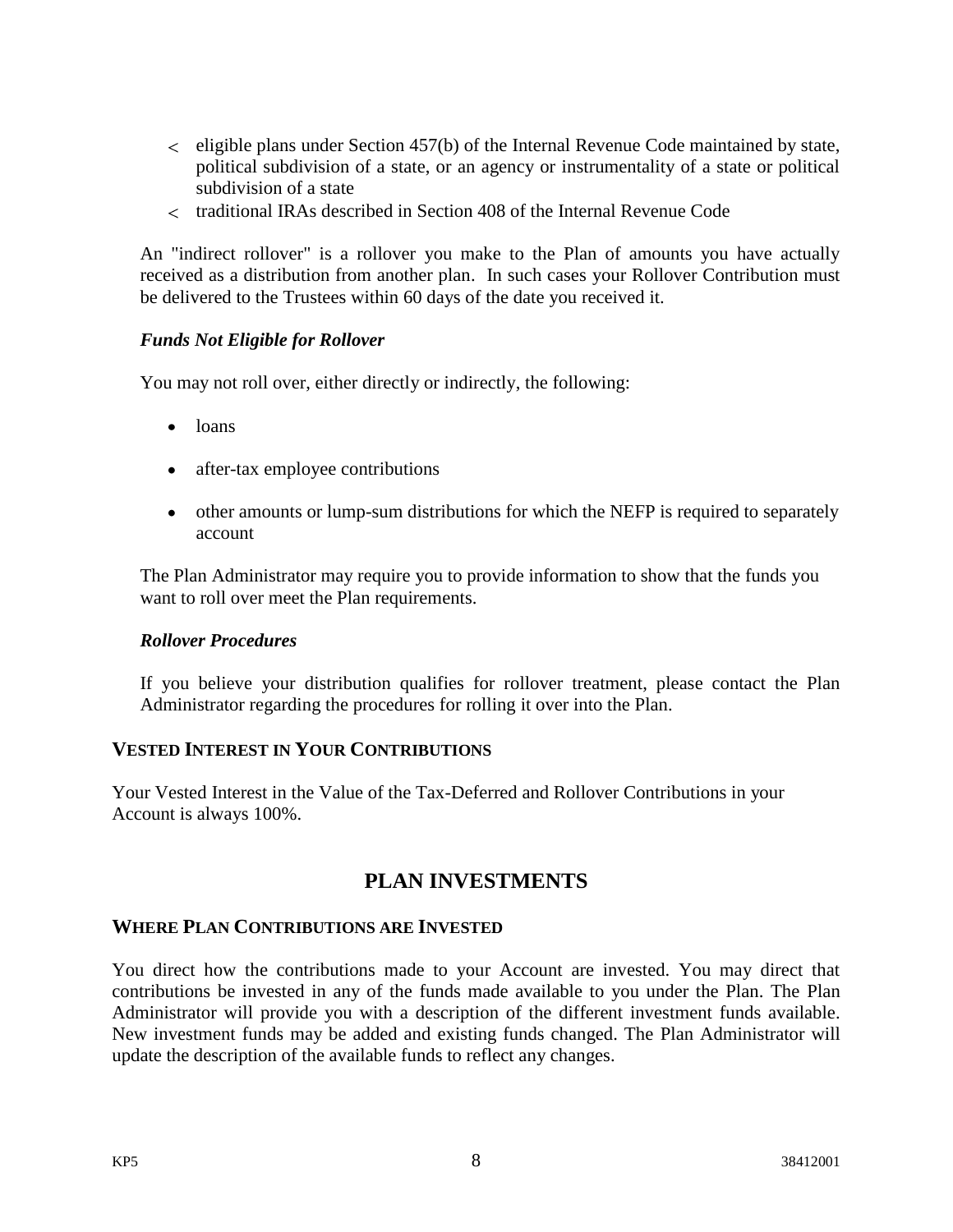### <span id="page-12-0"></span>**404(C) PROTECTION**

The Plan is intended to be a plan described under Section 404(c) of ERISA and regulations issued thereunder. As such, because you direct how contributions to your Account are invested, the Trustees, who would otherwise be responsible under federal rules for directing investments, are relieved of this responsibility with respect to those contributions. Therefore, the Trustees are no longer liable under the law for any losses to your Account that are the direct and necessary result of your investment directions. The Trustees are still responsible, however, for providing you with diverse investment opportunities and sufficient opportunity to direct the investment of your Account.

## <span id="page-12-1"></span>**MAKING INVESTMENT ELECTIONS**

### *Investment Elections*

When you become eligible to participate and enroll in the Plan, you must visit **www.Prudential.com/NEFP** to make your investment elections. Your investment election must specify the percentage of contributions to your Account that will be invested among the available investment funds.

### *Failure to Direct Investments*

If you do not direct how contributions to your Account should be invested, the contributions will be invested in a default age-appropriate investment portfolio made up of investment funds selected by the Trustees. The default investment fund is designed to be a qualified default investment alternative ("QDIA") under Department of Labor Regulation Section 2550.404c-5.

### *Change of Investment Elections and Transfers Between Funds*

You may change how future contributions to your Account are invested or transfer any amount held in your Account from one investment fund to another investment fund by logging on to the NEFP's website at **www.Prudential.com/NEFP**.

### *Restrictions on Transfers*

Under certain circumstances Prudential Retirement may restrict your ability to transfer amounts from one investment fund to another. Prudential Retirement expects that, under most circumstances, unrestricted transfers will be available.

In addition, if the Securities and Exchange Commission (SEC) has suspended or otherwise restricted trading, or another emergency outside of our control exists, Prudential Retirement may defer investment transfers for up to 6 months. Interest (or gains or losses, as applicable) will continue to apply during the deferral period. In addition, Prudential Retirement reserves the right to monitor a participant's investment fund transfer activities to determine whether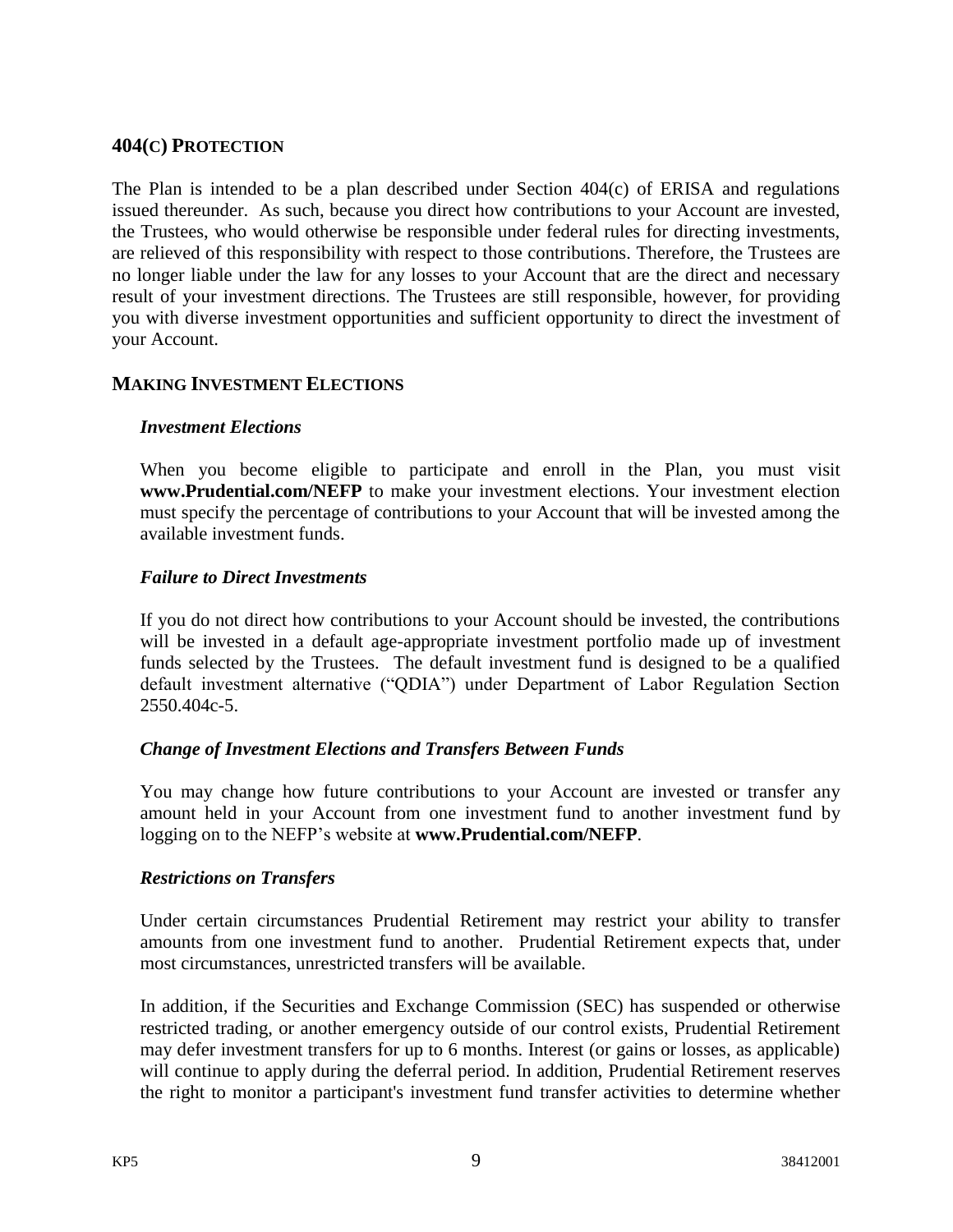there are any inappropriate market timing activities. If Prudential Retirement determines that a participant has engaged in inappropriate market timing, it may restrict his or her ability to make investment transfers in or out of particular funds.

If you intend to transfer amounts from one investment fund to another investment fund, there may be special rules pertaining to transfers to and from such funds. For more information, you should contact Prudential Retirement.

# **VALUING YOUR ACCOUNT**

<span id="page-13-0"></span>The Value of your Account will be adjusted daily to show any earnings or losses on your investments, any distributions that you have received, and any contributions that have been made to your Account since the preceding adjustment date.

The Value of your Account may increase or decrease at any time due to investment earnings or losses. You are only entitled to receive from the Plan the Value of your Vested Interest in your Account on the date distribution is made to you. That Value will be determined on the adjustment date immediately preceding the date of distribution and may be larger or smaller than the Value determined on any other adjustment date. Neither the Trustees nor your Covered Employer guarantees your Account from investment losses.

# **LOANS FROM YOUR ACCOUNT**

<span id="page-13-1"></span>The Plan does not permit loans to Participants.

# **IN-SERVICE WITHDRAWALS**

<span id="page-13-2"></span>The Plan does not permit in-service withdrawals for hardship or otherwise.

# **DISTRIBUTION OF YOUR ACCOUNT**

## <span id="page-13-4"></span><span id="page-13-3"></span>**DISTRIBUTION TO YOU**

You are eligible to receive a distribution of your Vested Account balance when you:

- Retire from employment with Covered Employers after you reach Normal Retirement Age of 59 1/2
- Terminate employment with Covered Employers after you attain the age of 55
- Terminate employment with Covered Employers before you reach the age of 55 and you have been out of Covered Employment for the entire preceding six months
- Have a Qualifying Disability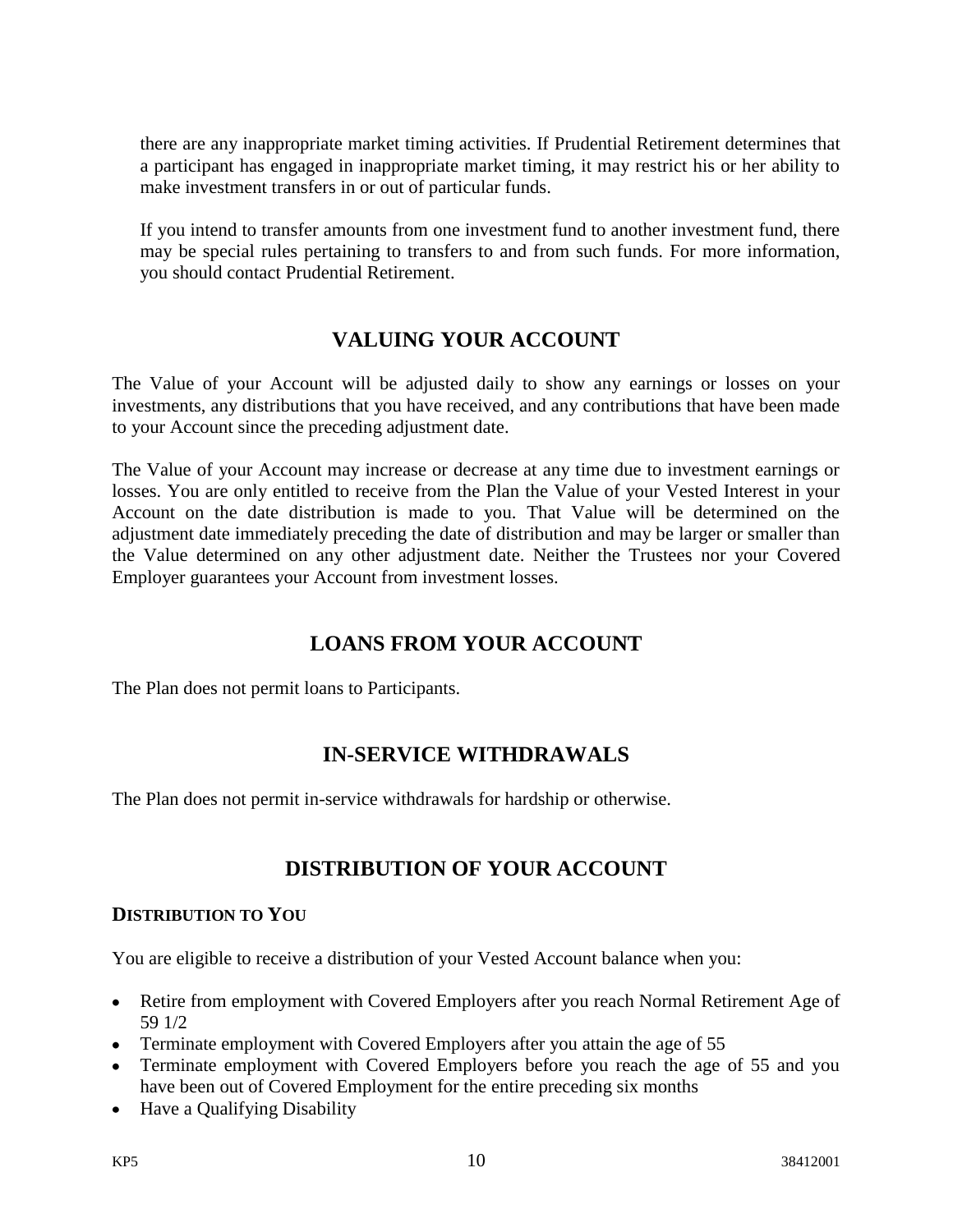Die (in which case payment will be made to beneficiary[ies])

### *Normal Retirement Age*

Normal Retirement Age under the Plan occurs when you reach age 59 1/2. If you are an active employee of a Covered Employer on or after the date you turn age 59 1/2, you will be eligible to receive a full distribution of your Vested Account when you retire.

If you retire on or after the date you turn age 59 1/2, but prior to reaching age 70 1/2, you may postpone distribution until April 1 of the calendar year following the calendar year in which you reach age 70 1/2.

## *Termination*

If your employment terminates with your Covered Employer after you have reached age 55, the Plan permits distribution of your Account. If your employment terminates with your Covered Employer prior to reaching age 55, the Plan permits distribution of your Account if you have been out of Covered Employment for the entire preceding six months. Distribution in either case may be made as soon as reasonably practicable following the date your application for distribution is filed with and approved by the Plan Administrator.

You may postpone distribution until April 1 of the calendar year following the calendar year in which you reach age 70 1/2.

If you terminate employment before reaching age 55 and elect to receive distribution of your Account before reaching age 59 1/2, you may be subject to a 10% penalty tax on your distribution. You should consult your own tax advisor to determine whether this tax applies to you.

## *Qualifying Disability*

If you have a Qualifying Disability while employed by a Covered Employer, your Account will be eligible for distribution, regardless of your age or service. Please contact the Plan Administrator for more information on Qualifying Disability determinations under the Plan.

### *Required Distribution*

Internal Revenue Code rules require that distribution of your Plan account begin no later than the April 1 following the close of the calendar year in which you reach age 70 1/2 or retire, whichever is later.

### *Suspension of Distribution*

If you return to work for a Covered Employer before distribution of the full Value of your Account has been made, distribution of your Account will be suspended for any month you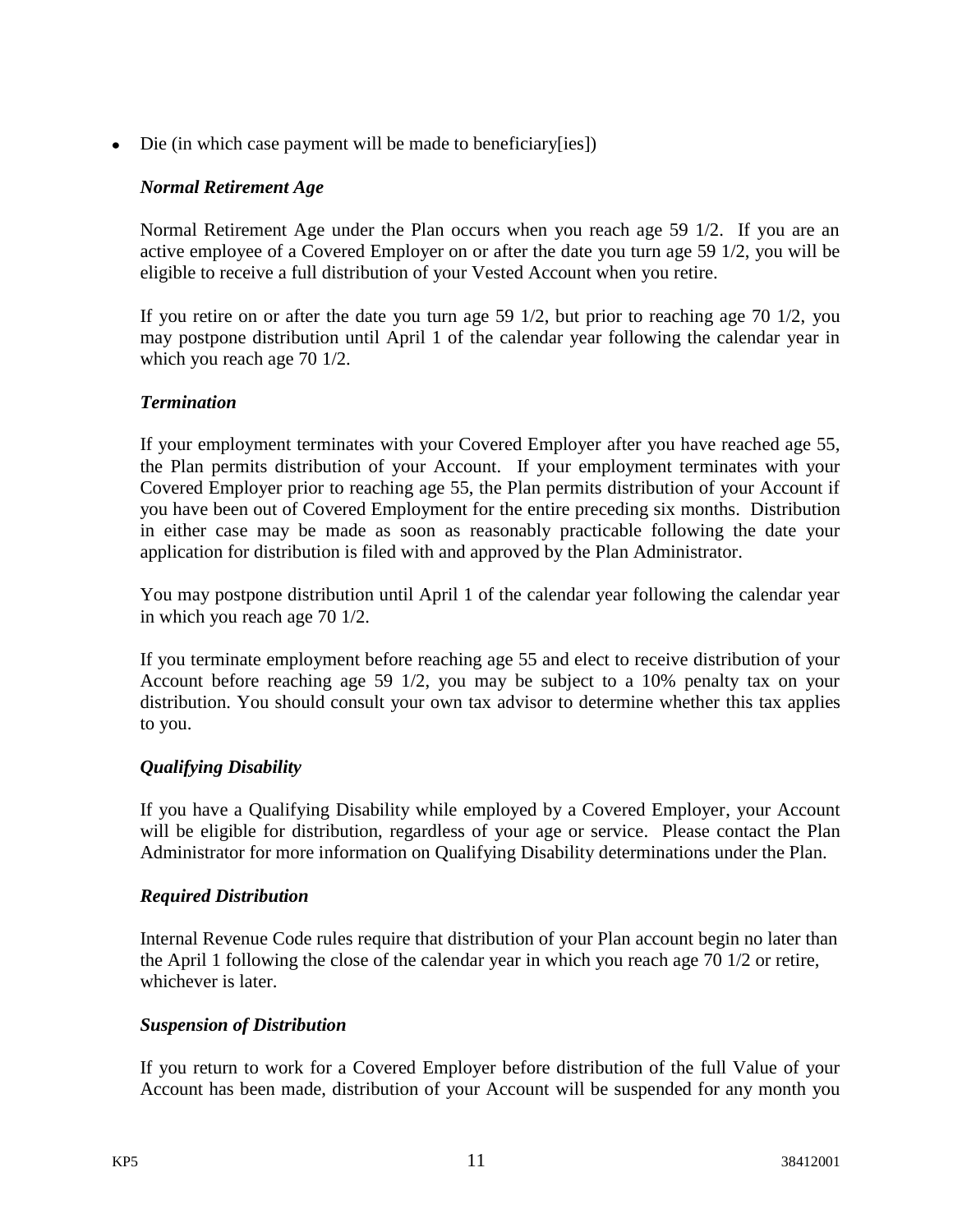work 40 or more hours for such Covered Employer. The total amount of contributions made on your behalf during the suspension period will be added to your Account. You must notify the NEFP whenever you return to work for a Covered Employer or when you stop working for a Covered Employer.

## <span id="page-15-0"></span>**DISTRIBUTION TO YOUR BENEFICIARY**

The rules for distributions to a beneficiary are described below in **FORM OF PAYMENT: DEATH BENEFITS.** 

## <span id="page-15-1"></span>**INVOLUNTARY CASH OUTS OF ACCOUNTS AND CONSENT TO DISTRIBUTION**

If the Value of your Vested Interest in your Account is \$1,000 or less, your Account will be "cashed out" by distributing your Vested Interest in your Account in a lump sum payment or by direct rollover (see FORM OF PAYMENT: DIRECT ROLLOVER) to an IRA or other Eligible Retirement Plan as soon as reasonably practicable following the date that is 18 months after the date you last worked for a Covered Employer. Your Account will be cashed out even if you do not consent to the distribution.

The Plan Administrator will notify you of the cashout rules and give you the opportunity to elect whether to (1) receive payment yourself or (2) have the payment rolled over directly to the IRA or other Eligible Retirement Plan that you select. If you do not make an election within the period prescribed by the Plan Administrator, payment will be made directly to you.

# **FORM OF PAYMENT**

<span id="page-15-2"></span>The NEFP provides benefits to you upon retirement, termination of employment or Qualifying Disability or to your spouse or beneficiary upon your death. The benefits in all three cases are based on the balance of your Account.

### <span id="page-15-3"></span>**RETIREMENT AND TERMINATION BENEFITS**

### *Optional Forms of Payment to You*

If you are not married, or if you and your spouse elect to waive the Joint and Survivor Annuity described below, there are a number of alternatives available for payment of your Account.

**Lump Sum Payment:** You may withdraw any portion of your Account in a lump sum payment, which can be paid directly to you, paid to an insurance company to purchase an annuity, or directly rolled over into an IRA or other Eligible Retirement Plan in a direct rollover (as described below).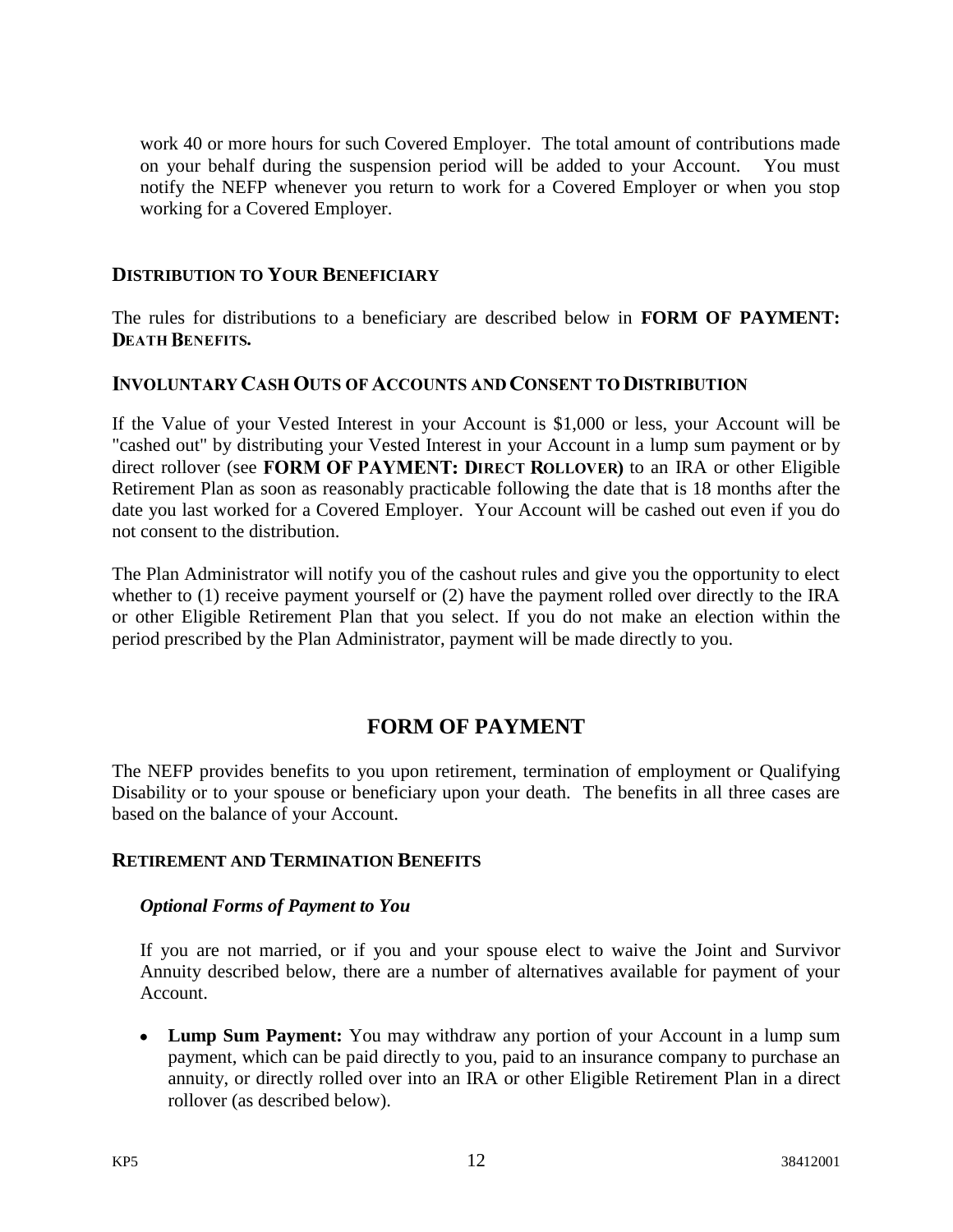## **For Participants with an Account Value greater than \$10,000:**

- **Installment Payments for a Fixed Period:** If your Account exceeds \$10,000, you may elect that any portion of your Account be paid in a series of fixed monthly installment payments with the option of either a 5-year, 10-year, 15-year, or 20-year payout period. The 5-year fixed monthly benefit shall be paid directly to you and/or directly rolled over to an IRA or other Eligible Retirement Plan in a "direct rollover" (as described below).
- **Lifetime Annual Withdrawal (Only for Accounts with an Interest in the IncomeFlex Investment Fund):** If your Account exceeds \$10,000 and has an interest in the Plan's IncomeFlex Investment Fund, you may elect to receive payment of such interest over a period not exceeding your life expectancy or the joint life expectancies of you and your spouse or designated Beneficiary. Installment payments will be made in reasonably equal amounts, except as necessary to reflect increases or decreases in the Value of your Account.
	- **Note**: The Lifetime Annual Withdrawal benefit will only be available to the extent the Trustees choose to offer the IncomeFlex Investment Fund to participants as an investment option under the Plan

## *Automatic Forms of Payment if Optional Forms of Payment Not Elected*

If you are not married and you do not select one or more of the above payment options, your benefit will automatically be paid as an annuity for your life. If you are married and you do not elect one or more of the above payment options or your spouse does not elect one or more of the above payment options or your spouse does not consent to the option elected, your benefit will automatically be paid as a Joint and Survivor Annuity described below.

**Joint and Survivor Annuity Benefit:** If you are married at the effective date of your  $\bullet$ benefit, you shall receive a benefit payable as a Joint and Survivor Annuity unless you elect an alternative payment option as described above and your spouse consents to the election. Under the Joint and Survivor Annuity benefit, you shall receive monthly payments until the month of your death, after which your spouse shall receive one-half (1/2) of your monthly benefit until the month of your surviving spouse's death. The amount of the monthly benefit depends on the balance in your Account, your age, and your spouse's age. Unless the Trustees decide otherwise, the annuity will be funded by the purchase of an appropriate insurance contract.

Notwithstanding the above, if your Account balance is \$5,000 or less, you shall received your benefit in the form of a lump sum without considering your marital status.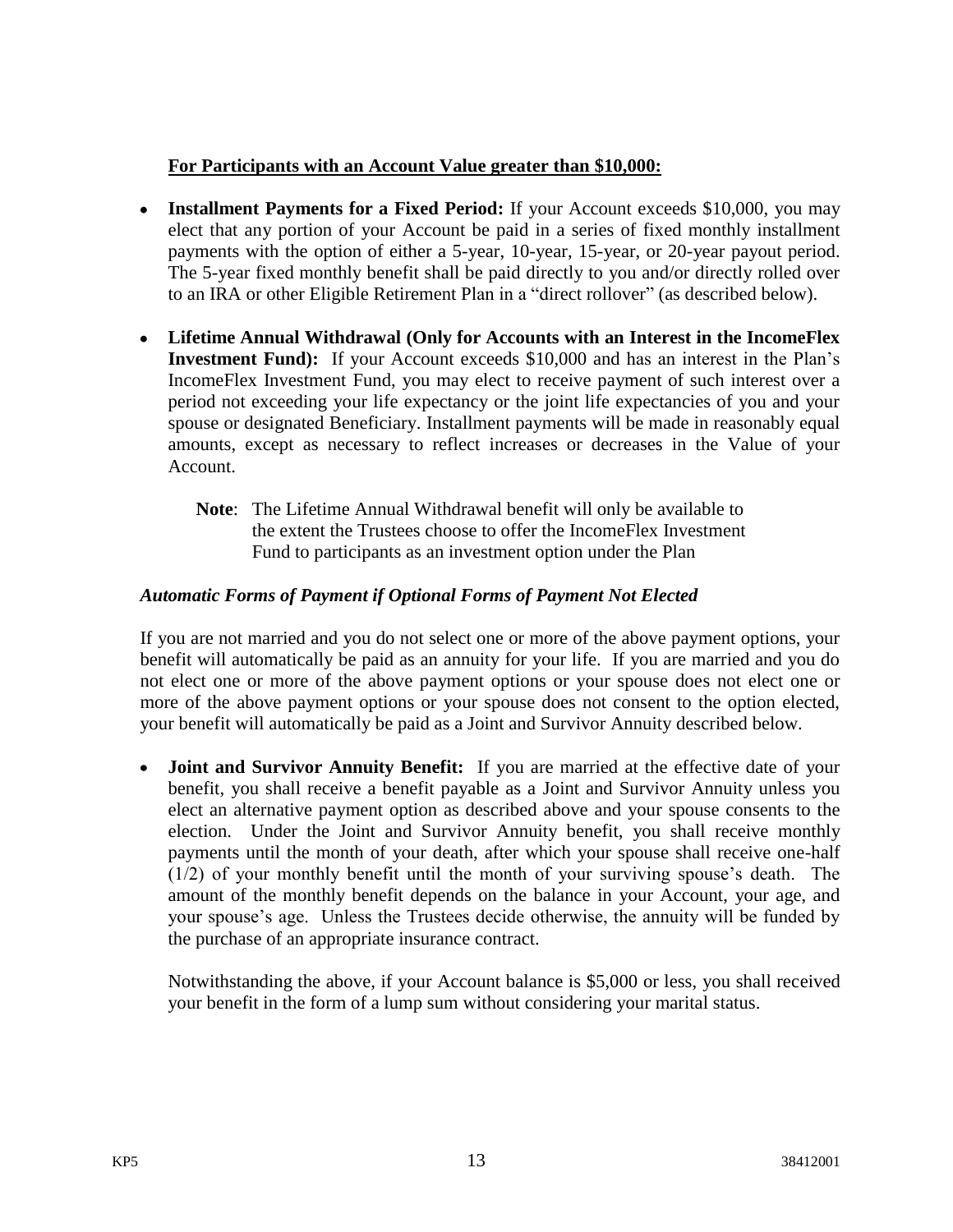## <span id="page-17-0"></span>**DIRECT ROLLOVER**

If your distribution is eligible for rollover into an IRA or other Eligible Retirement Plan, you can elect to have the distribution transferred directly into the IRA or other Eligible Retirement Plan. If you do not elect a direct rollover of your eligible distributions, a 20% mandatory federal income tax withholding applies to the distribution. All or any portion of the distributions of your Account balance are eligible for rollover except:

- any distribution that is required under the Internal Revenue Code
- any distribution that is one of a series of installment payments made over your life, the life of you and your spouse, or for a specified period of 10 or more years

### <span id="page-17-1"></span>**DISABILITY BENEFITS**

In the event you have a Qualifying Disability prior to applying for and being approved for a benefit, you may begin to receive disability benefits from the NEFP. You have the same payment options as described above in the Retirement Benefits section.

### <span id="page-17-2"></span>**DEATH BENEFITS**

### *Death While Receiving a Benefit*

If you die while receiving a benefit *and* you are not receiving the Joint and Survivor Annuity or an annuity for your lifetime only, whatever is left in your Account at death will be distributed as follows.

- **You Are Married at Time of Death:** If you are married at the time of your death, the full value of the remainder of your Account shall be paid to your surviving spouse unless you have designated another surviving Beneficiary and your spouse has consented. In that case, your Account shall be paid to your designated Beneficiary.
- **You Are Not Married at Time of Death:** If you are not married at the time of your death, your Account shall be paid to your designated Beneficiary or, if there is no surviving designated Beneficiary, to the following individual(s) in the indicated order of priority:
	- (a) Your children (to be shared equally);
	- (b) Your parents; or
	- (c) Your estate.

All such death benefits shall be paid in the form of a lump sum payment of the full value of the remainder of your Account within a reasonable period after your death. However, if you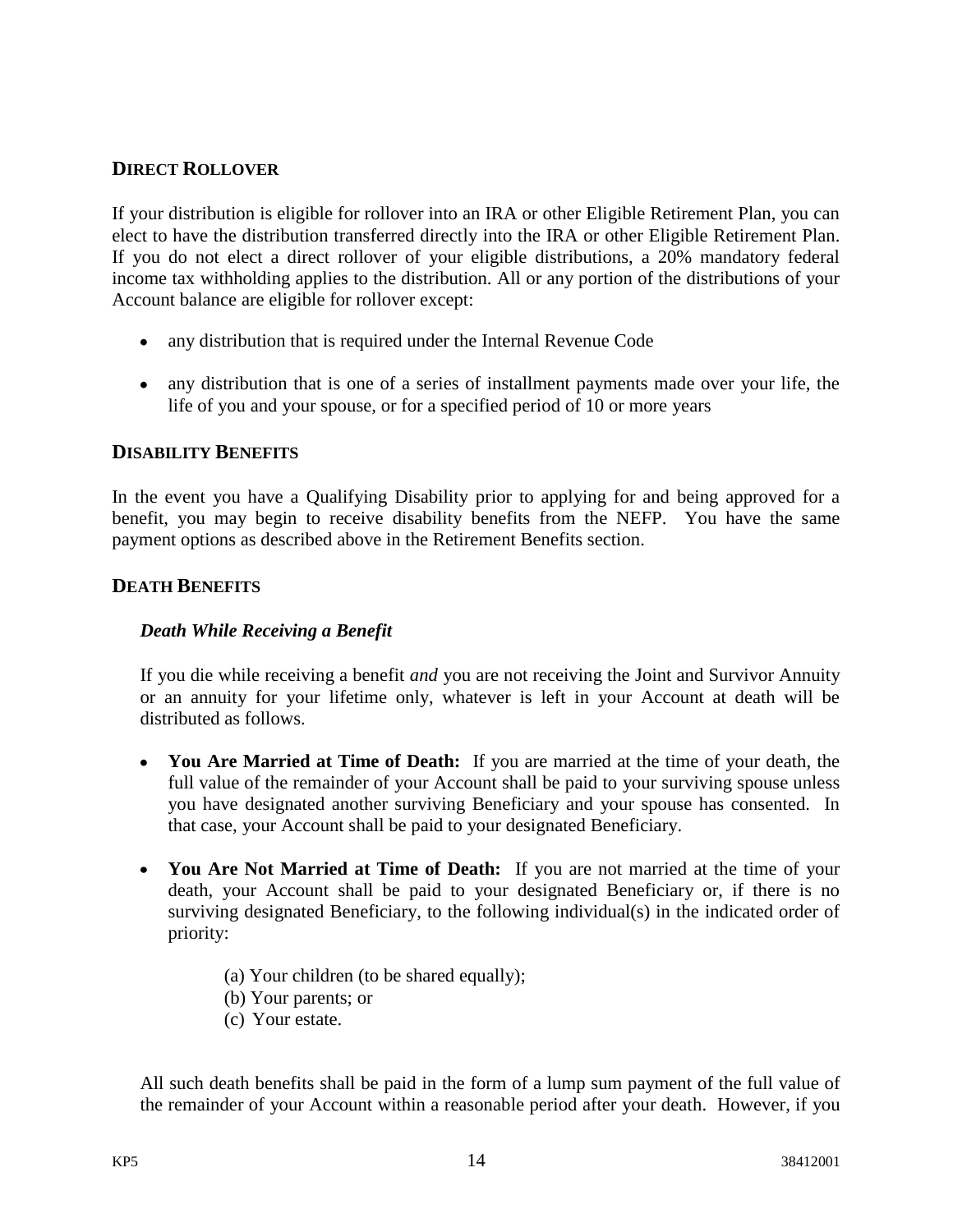die while receiving a Lifetime Annual Withdrawal benefit (as described in **FORM OF PAYMENT:** RETIREMENT AND TERMINATION BENEFITS) and you have a surviving spouse or have a designated Beneficiary, your spouse or designated Beneficiary shall receive distribution of the remainder of the Account beginning as soon as reasonably practicable after your death in a form that provides for distribution at least as rapidly as the form under which you were receiving distribution.

### *Death Prior to Receiving a Benefit*

- **You Are Married at Time of Death:** If you die prior to receiving a benefit and you are married at the time of your death, your Account shall be paid (a) to your surviving spouse as a pre-retirement surviving spouse benefit either through the purchase of a single life annuity on the life of your spouse or, if your spouse so elects, in a lump sum payment and/or Lifetime Annual Withdrawal (as described in **FORM OF PAYMENT: RETIREMENT AND TERMINATION BENEFITS), or (b) to your designated Beneficiary, if** your spouse has consented to the designation, in a lump sum payment and/or Lifetime Annual Withdrawal (as described in **FORM OF PAYMENT: TERMINATION BENEFITS).**
- **You Are Not Married at Time of Death:** If you die prior to receiving a benefit and you are not married, your Account shall be paid to your designated Beneficiary or, if there is no surviving designated Beneficiary, to the following individual(s) in the indicated order of priority:
	- (a) Your children (to be shared equally);
	- (b) Your parents; or
	- (c) Your estate.

All such death benefits shall be paid in the form of a lump sum payment of the full value of the remainder of your Account within a reasonable period after your death. However, if a portion of your Account is to be paid in the form of a Lifetime Annual Withdrawal (as described in **FORM OF PAYMENT:** RETIREMENT AND TERMINATION BENEFITS), distribution of such portion of your Account shall commence no later than:

- $\bullet$  if to a designated Beneficiary, the end of the first calendar year beginning after your death; or
- $\bullet$  if to your surviving spouse, the later of (i) the end of the first calendar year beginning after your death or (ii) the end of the calendar year in which you would have attained age 70 ½.

### *Direct Rollover for Spouse and Non-Spouse Beneficiaries*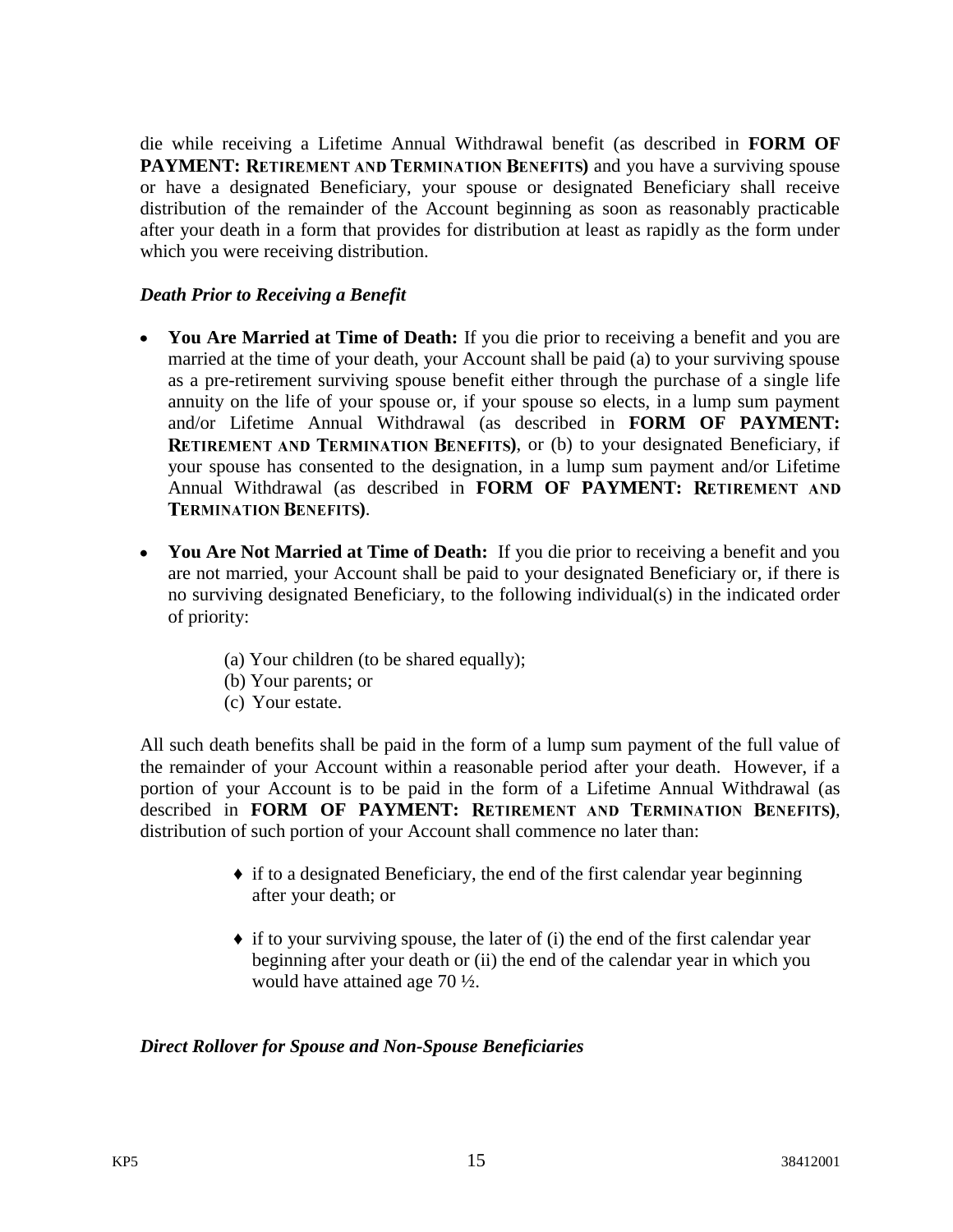Your spouse or Beneficiary may elect to receive any distribution that is eligible for rollover in a direct rollover as described above in **FORM OF PAYMENT:** DIRECT ROLLOVER in accordance with the rules established by the Plan Administrator and the federal tax laws.

### <span id="page-19-0"></span>**EFFECTIVE DATE OF BENEFITS**

The effective date of your benefit is the date for which you first receive a benefit. Normally, that will be the date you receive payment of your benefit. If you select a fixed monthly benefit, however, the first check will be retroactive to the later of the (a) month in which your application was received or (b) month in which you became eligible for a benefit. However, if you file an application subsequent to becoming eligible for a benefit, the first benefit check issued shall at least be retroactive to a date which is not later than 60 days after December 31 of the year in which you attained age 59  $1/2$  or retired from Covered Employment, whichever occurred later.

## **YOUR BENEFICIARY UNDER THE PLAN**

### <span id="page-19-1"></span>*Beneficiary if You are Not Married*

You may designate a Beneficiary at **www.Prudential.com/NEFP** or on the form provided by the Plan Administrator to receive distribution of your Account if you die. Unless you marry (or remarry), your Beneficiary will not change until you file a new designation of Beneficiary form with the Plan Administrator designating a different Beneficiary.

### *Beneficiary if You are Married*

If you are married, your Beneficiary under the Plan is your spouse. You may designate a nonspouse Beneficiary on the form provided by the Plan Administrator with your spouse's written consent.

## *Effect of Marriage on Prior Beneficiary Designation*

<span id="page-19-2"></span>If you designate a Beneficiary and then get married, your prior Beneficiary designation will be ineffective.

## **SPOUSAL CONSENT**

If you make an election that requires your spouse's consent, your spouse must consent in writing. Such consent must be witnessed by a Plan representative or a notary public. If you are designating a Beneficiary, your spouse's consent must specifically acknowledge the Beneficiary that you have selected. Instead of specifically acknowledging your designated Beneficiary, your spouse's consent may be a general consent that permits you to change your selection without further spousal consent.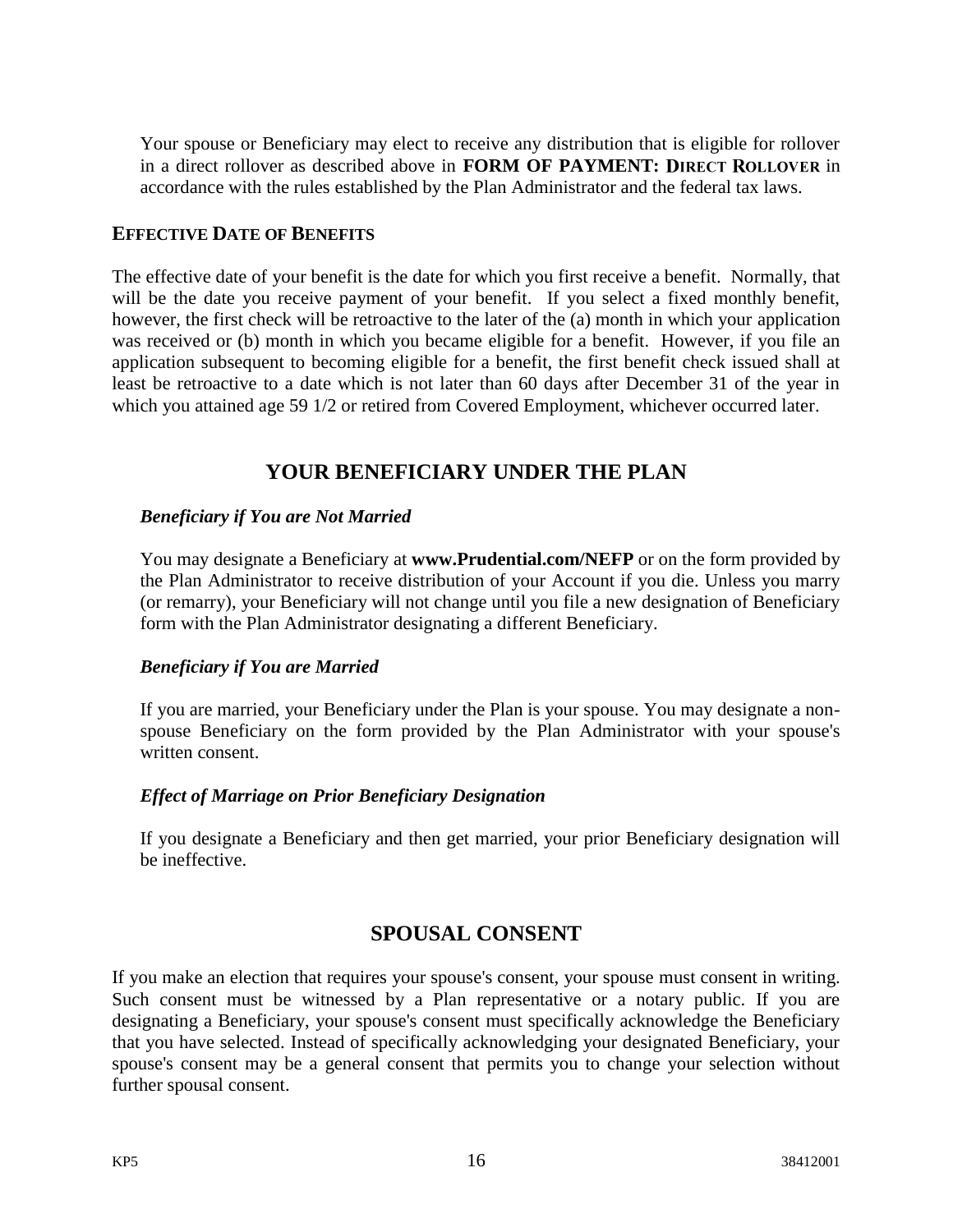# **CLAIMS FOR RETIREMENT BENEFITS**

### <span id="page-20-1"></span><span id="page-20-0"></span>**APPLICATION PROCESSING**

When the NEFP receives a completed application, the Plan Administrator will decide whether you are eligible for a benefit and the amount of benefit to be paid. This decision will be made within 90 days if possible.

If this decision cannot be made within 90 days, you will be notified that an extension of time is necessary. The notice will explain the circumstances requiring the extension and will give you a date a decision can be expected. The NEFP will have an additional 90 days in which to make a decision. If, at the end of the total 180 day period, the NEFP still has not made a decision, the NEFP will continue to process your application and make a decision as soon as possible. However, if you so desire, you may consider that your application has been denied and submit an appeal.

## <span id="page-20-2"></span>**DENIAL OF APPLICATION**

If your application for a benefit is wholly or partially denied by the Plan Administrator, you will receive a written notice. The notice, in layman's terms, will:

- State the specific reason or reasons for the denial and will reference the specific Plan provisions on which the denial is based.
- Describe any additional material or information necessary for you to complete the application and explain why it is necessary.
- Explain the time limits and procedures for appealing the denial of a benefit.
- Include a statement of your right to bring a civil action under Section 502(a) of ERISA following a denial on review.

## <span id="page-20-3"></span>**APPEAL PROCEDURES**

You (or a designated representative) shall be entitled to request that the Trustees reconsider your NEFP application by submitting a written request within 60 days after the denial of your benefit. The appeal should contain a written statement of the reasons why you believe your application should be approved, and any other additional information you believe may be helpful. All appeals should be submitted to the Trustees at the business address of the NEFP's administrative offices.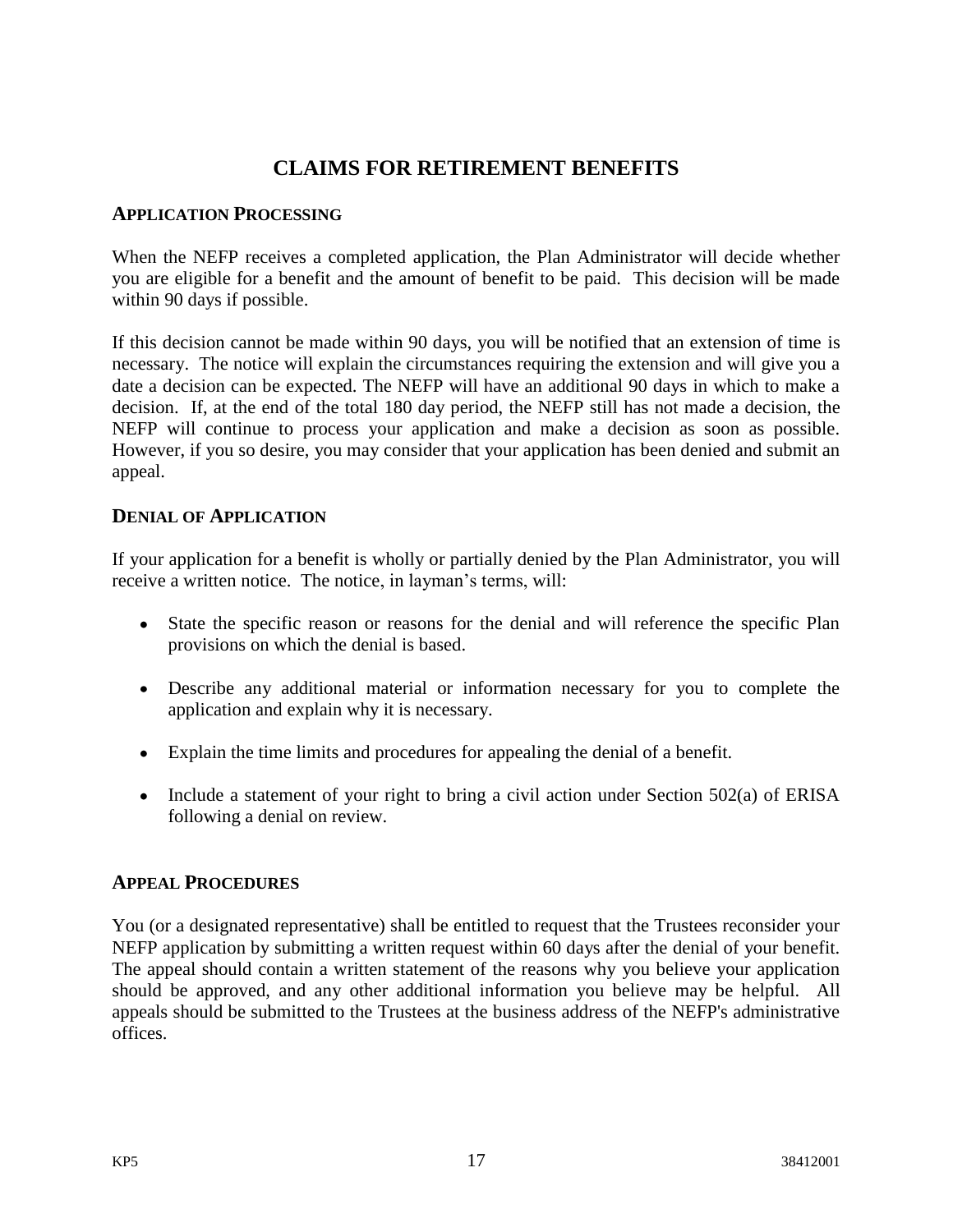Upon written request and free of charge, you (or a designated representative) will receive reasonable access to and copies of all the NEFP documents relating to the denial of your application or the amount of your benefit.

### <span id="page-21-0"></span>**DECISION ON APPEAL**

The review will be conducted by the Trustees and will take into account all comments, documents, records and other information submitted by you (or a designated representative) relating to the appeal without regard to whether such information was submitted or considered in the initial benefit determination.A final decision as to the denial or approval of the appeal shall be made by the Trustees no later than the date of the first Trustees' meeting that follows receipt of the appeal, unless the appeal is received less than 30 days before that meeting.

When an appeal is received less than 30 days before a Trustees' meeting, a final decision as to the denial or approval of the appeal will be made no later than the date of the second Trustees' meeting following the Trustees' receipt of the appeal.

If special circumstances require an extension of time for processing, a final decision will be made not later than the third Trustees' meeting following the Trustees' receipt of the appeal. The Trustees will notify you in writing prior to the beginning of the extension and will describe the special circumstances and the date by which a final decision will be made.

The Trustees will notify you in writing of their final decision no later than 5 days after the final decision is made. The decision denying or approving your appeal shall include:

- Specific reasons for the decision in layman's terms.
- References to the specific Plan provisions that support the denial.
- A statement that you are entitled to receive, upon written request and free of charge, reasonable access to and copies of all documents, records and other information relevant to the application and appeal.
- A statement describing your right to bring a civil action under Section  $502(a)$  of ERISA.

The decision of the Trustees shall be final and binding.

# **CLAIMS FOR DISABILITY BENEFITS**

### <span id="page-21-2"></span><span id="page-21-1"></span>**APPLICATION PROCESSING**

If you are claiming a benefit under the Plan that is contingent on the Plan Administrator determining that you have a Disability, you will receive a written response within 45 days if possible, rather than 90 days. If the decision cannot be made within 45 days, you will be notified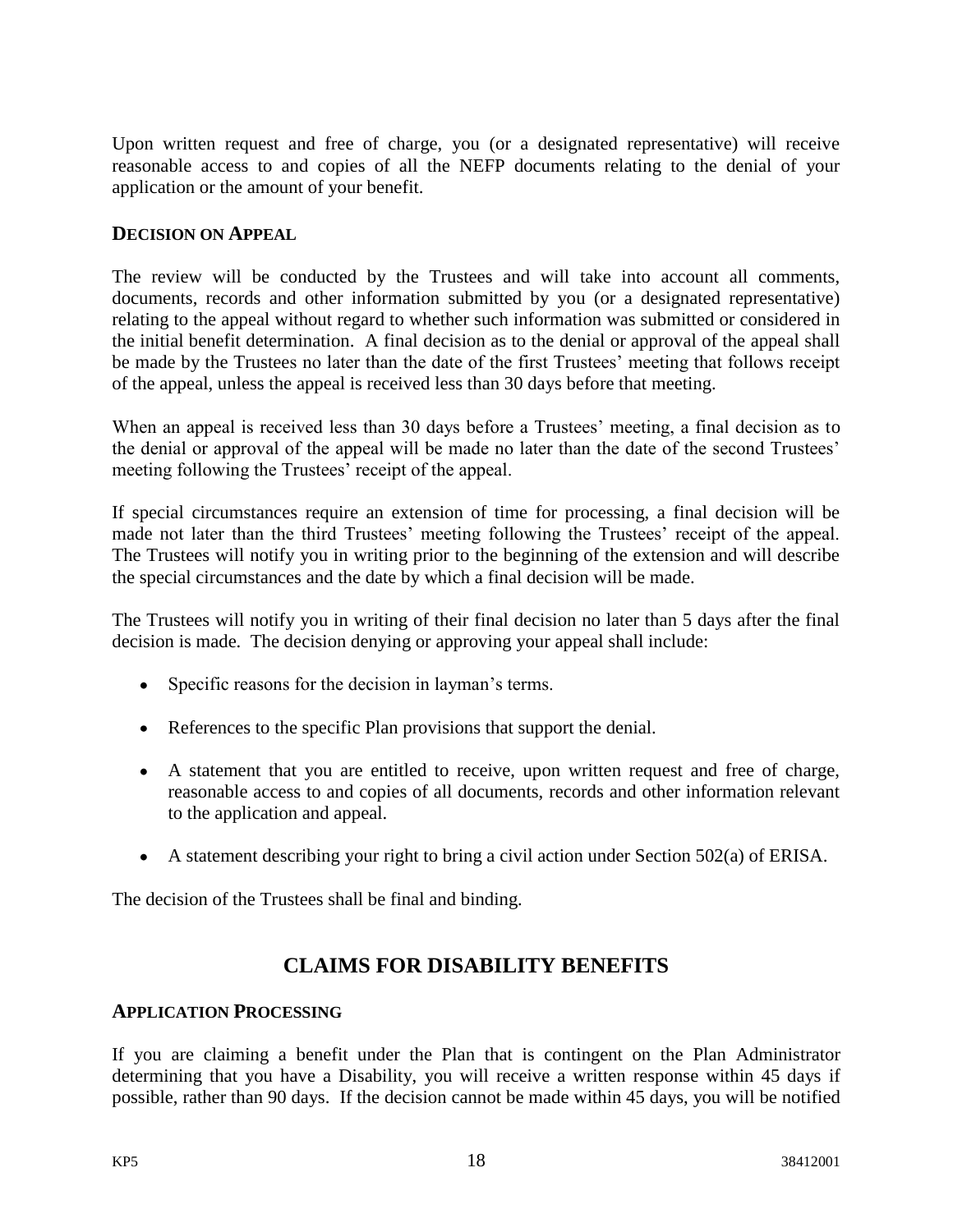that an extension of time is necessary. The notice will explain the circumstances requiring the extension and will give you a date a decision can be expected. The NEFP will have an additional 30 days in which to make a decision.

If a decision cannot be made within the first 30 day extension, you will again be notified in writing of the circumstances requiring an additional 30 day extension and the date a decision can be expected. If, at the end of the total 105 day period, the NEFP still has not made a decision, the NEFP will continue to process your application and make a decision as soon as possible. However, if you so desire, you may consider that your application has been denied and submit an appeal.

Each notice of extension will also specifically explain:

- The Plan's standards on which entitlement to a benefit is based.
- The unresolved issues that prevent the NEFP from reaching a decision.
- The additional information needed to resolve the issues. If additional information is required to process an application, you will have at least 45 days in which to provide such information.

## <span id="page-22-0"></span>**DENIAL OF APPLICATION**

If your application for a Disability Benefit is wholly or partially denied by the Plan Administrator, you will receive a written notice. The notice, in layman's terms, will:

- State the specific reason or reasons for the denial with references to the specific Plan provisions on which the determination is based.
- If your application is denied based on an internal rule, guideline, protocol or other similar provision, the notice will indicate copies of the above are available upon written request and free of charge.
- If your application is denied based on an exclusion or limit (such as a medical necessity requirement or experimental treatment exclusion), the notice will indicate that an explanation of the above is available upon written request and free of charge.
- Describe any additional material or information necessary for you to complete the application and explain why it is necessary.
- Explain the time limits and procedures for appealing the denial of a Disability Benefit.
- Include a statement of your right to bring a civil action under Section  $502(a)$  of ERISA following a denial on review.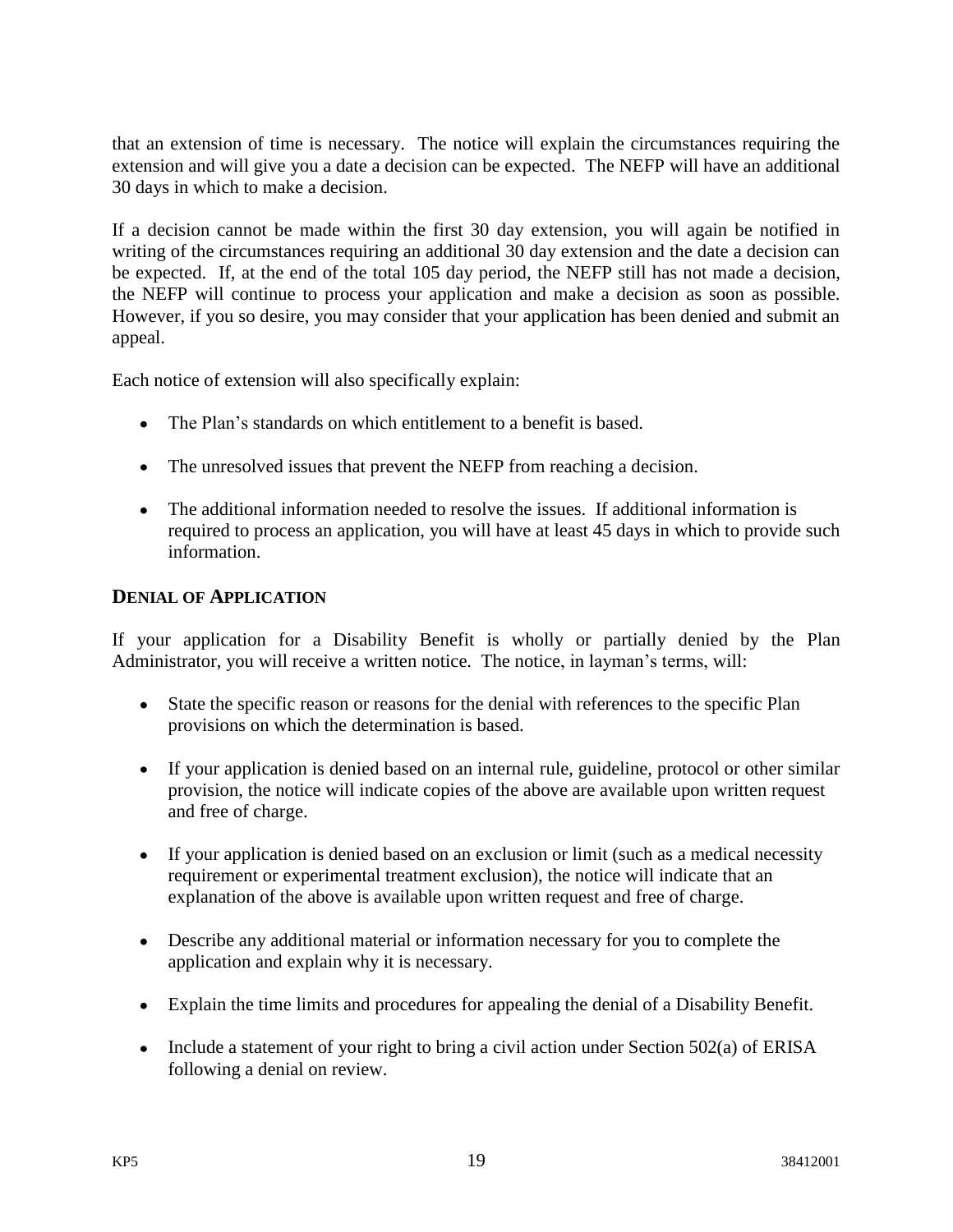## **AMENDMENT AND TERMINATION OF THE PLAN**

### <span id="page-23-0"></span>*Plan Amendment*

The Trustees are generally authorized to amend the Plan, prospectively or retroactively, although no such amendment may have the effect of retroactively depriving participants or beneficiaries of rights already accrued under the Plan other than as may be permitted or required by law.

### *Plan Termination*

The Trustees reserve the right, by written agreement, to terminate the Plan at any time.

If the Plan is terminated, distribution of your Account will be made as permitted under federal law.

# **MISCELLANEOUS INFORMATION**

### <span id="page-23-1"></span>*Plan Booklet Does Not Create Employment Contract*

The only purpose of this booklet is to provide you with information about the benefits available under the Plan. The booklet is not intended to create an employment contract between you and your Covered Employer. Nothing in this booklet should be construed as a limitation on your right or your Covered Employer's right to terminate your employment at any time, with or without cause.

### *No Guarantees Regarding Investment Performance*

Neither your Covered Employer, the Plan Administrator, nor the Trustees guarantees any particular investment gain or appreciation on your Account nor guarantees your Account against investment losses or depreciation.

### *If Circumstances Require the Delay of a Withdrawal*

All withdrawals may be delayed by Prudential Retirement under certain circumstances. A description of these situations may be obtained from your Plan Administrator.

### *Transfers from the Guaranteed Income Fund may be Limited*

Under certain circumstances, the amount transferred from the Guaranteed Income Fund to other investment funds may be limited by Prudential Retirement. Please contact the Plan Administrator for further information on transferring funds from the Guaranteed Income Fund.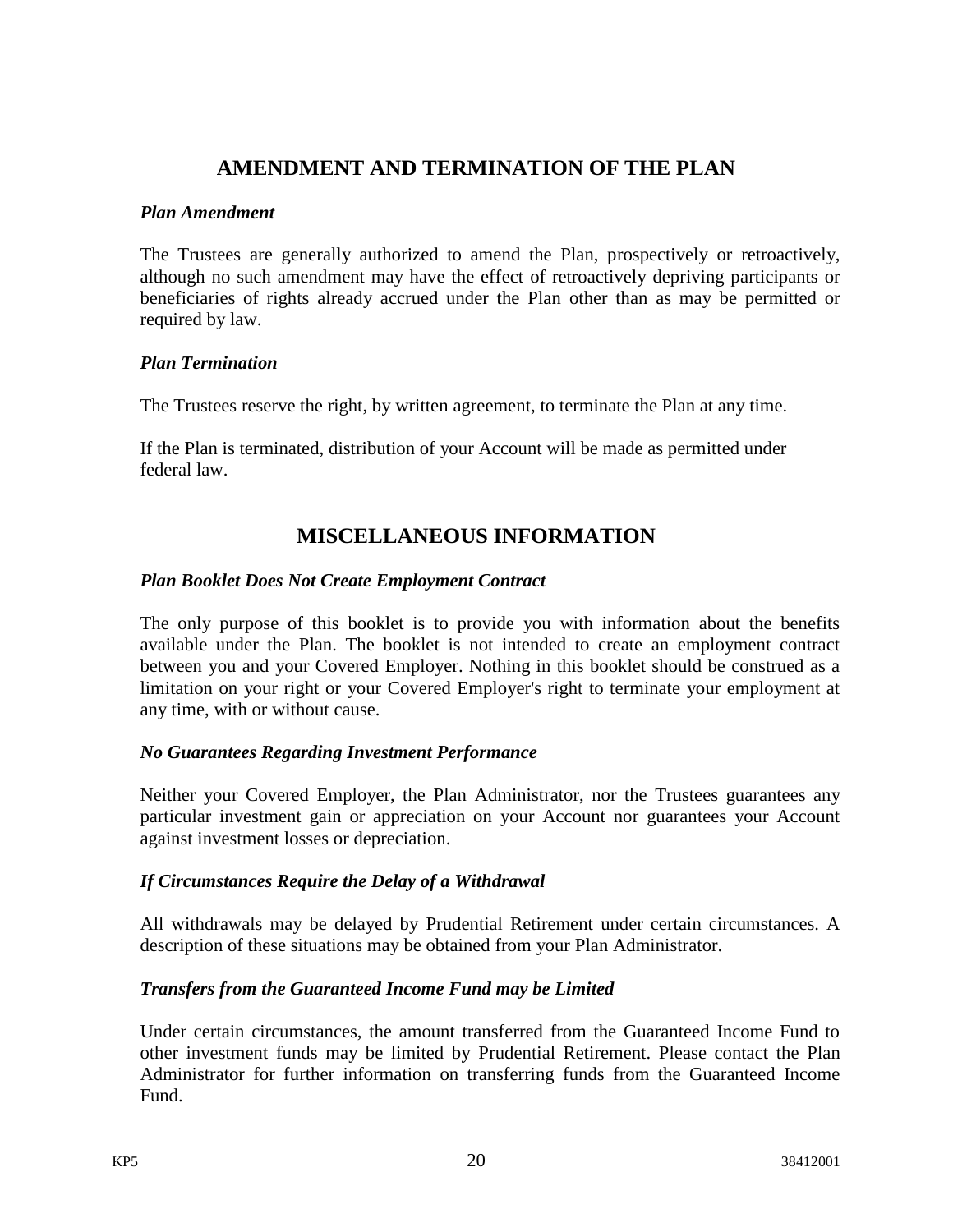## *Payment of Administrative Expenses*

Generally, the expenses of administering the Plan are paid from Plan assets unless your Covered Employer, the Sponsoring Parties or Plan Administrator elects to make the payment. If administrative expenses are paid from Plan assets, they will be shared among all participants' Accounts.

Your Account's share of each expense will be either a flat fee for all Accounts or a percentage of the expense (determined in the ratio that the Value of your Account bears to the total Value of all Accounts).

Although expenses are generally shared among the Accounts, administrative expenses incurred as a direct result of your activities under the Plan are allocated to, and may be deducted, from your Account. Examples of these types of expenses include: expenses incurred in determining whether a domestic relations order received for you meets certain requirements and expenses incurred in connection with distributing your Account.

## *Qualified Domestic Relations Orders*

Generally, federal law prohibits payment of your Account to someone other than you, unless you have died. An exception to this rule is made for qualified domestic relations orders. A qualified domestic relations order may require that a portion of your Account be paid to someone other than you or your Beneficiary.

"Qualified domestic relations orders" are court judgments, decrees, etc. that pertain to child support, alimony, or marital property and that meet specific legal requirements. The Plan Administrator has procedures for determining whether a court judgment or decree meets the specific legal requirements to be a qualified domestic relations order. You or your Beneficiary may obtain, without charge, a copy of these procedures from the Plan Administrator.

### *Military Leave*

If you return to employment following a military leave, you may be entitled to benefits under the Plan for the period that you were absent from employment. You should contact the Plan Administrator for information regarding Plan benefits during military leave.

# **LIMITATIONS ON CONTRIBUTIONS**

<span id="page-24-0"></span>If you are a Highly Compensated Employee, federal law limits the amount of Tax-Deferred Contributions that you can make to the Plan in relation to the contributions made to the Plan for other employees. If the Plan Administrator determines that contributions for Highly Compensated Employees would impermissibly exceed the contributions for other employees, it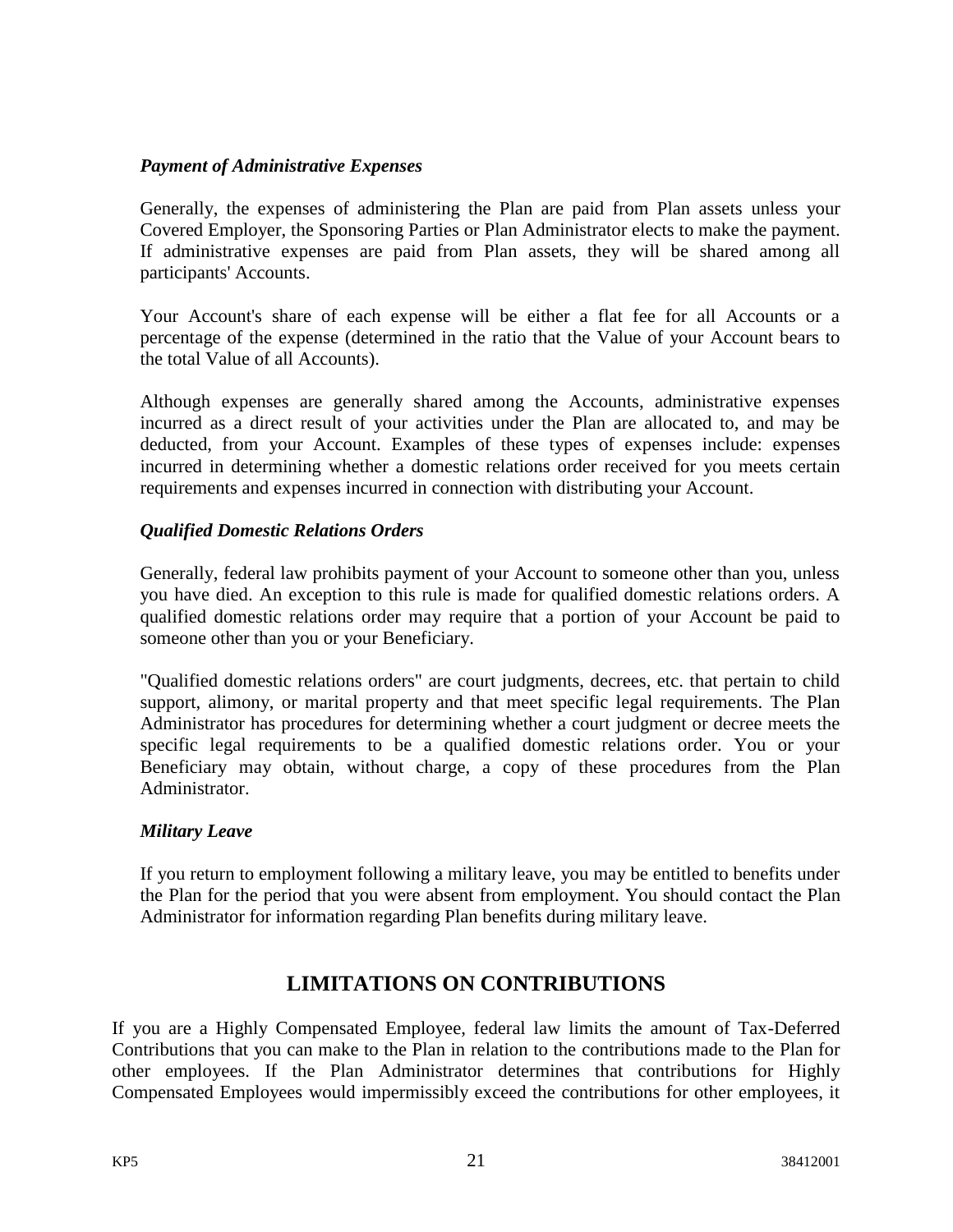may adjust the amount of Tax-Deferred Contributions that would otherwise be made for Highly Compensated Employees.

In addition, total contributions to the Plan are subject to annual limitations under the Internal Revenue Code. Amounts that would exceed those limits will be distributed or forfeited as provided under the Plan.

# **MORE THINGS YOU SHOULD KNOW**

<span id="page-25-0"></span>Your Covered Employer transmits your Tax-Deferred Contributions to the Plan solely for your benefit. All the assets of the Plan are held for the exclusive benefit of participants and their beneficiaries. The Plan is qualified under the Internal Revenue Code as a profit-sharing plan.

Even though the Plan generally provides for distribution after your retirement from Covered Employers, under certain circumstances which involve a termination of employment with your Covered Employer because of a sale of the business in which you work, if you continue working for the successor employer you may not be eligible for distribution of your Account until your employment terminates with the successor employer and any companies related to it.

Because the Plan assets are held in individual Accounts and are never less than the total benefits payable to participants, no insurance of benefits by the Pension Benefit Guaranty Corporation under Title IV of ERISA is necessary or available. The Plan is subject, however, to the applicable provisions of Title I of ERISA (protection of employee benefit rights) and Title II of ERISA (amendments to the Internal Revenue Code relating to retirement plans).

# **YOUR RIGHTS UNDER THE PLAN**

<span id="page-25-1"></span>The Plan is covered by ERISA, which was designed to protect employees' rights under benefit plans. As a participant of the NEFP, you should know as much as possible about your Plan benefits. You are entitled to:

- Examine, without charge, at the Plan Administrator's office during normal business hours and at other specified locations, copies of all Plan documents and other Plan information filed by the ERISA plan administrator with the U.S. Department of Labor, including insurance contracts, collective bargaining agreements, and a copy of the latest annual report;
- Obtain, upon written request to the Plan Administrator, copies of documents governing the operation of the Plan, including insurance contracts, collective bargaining agreements, the latest copy of the annual report and an updated summary plan description. The Plan Administrator may make a reasonable charge for the copies;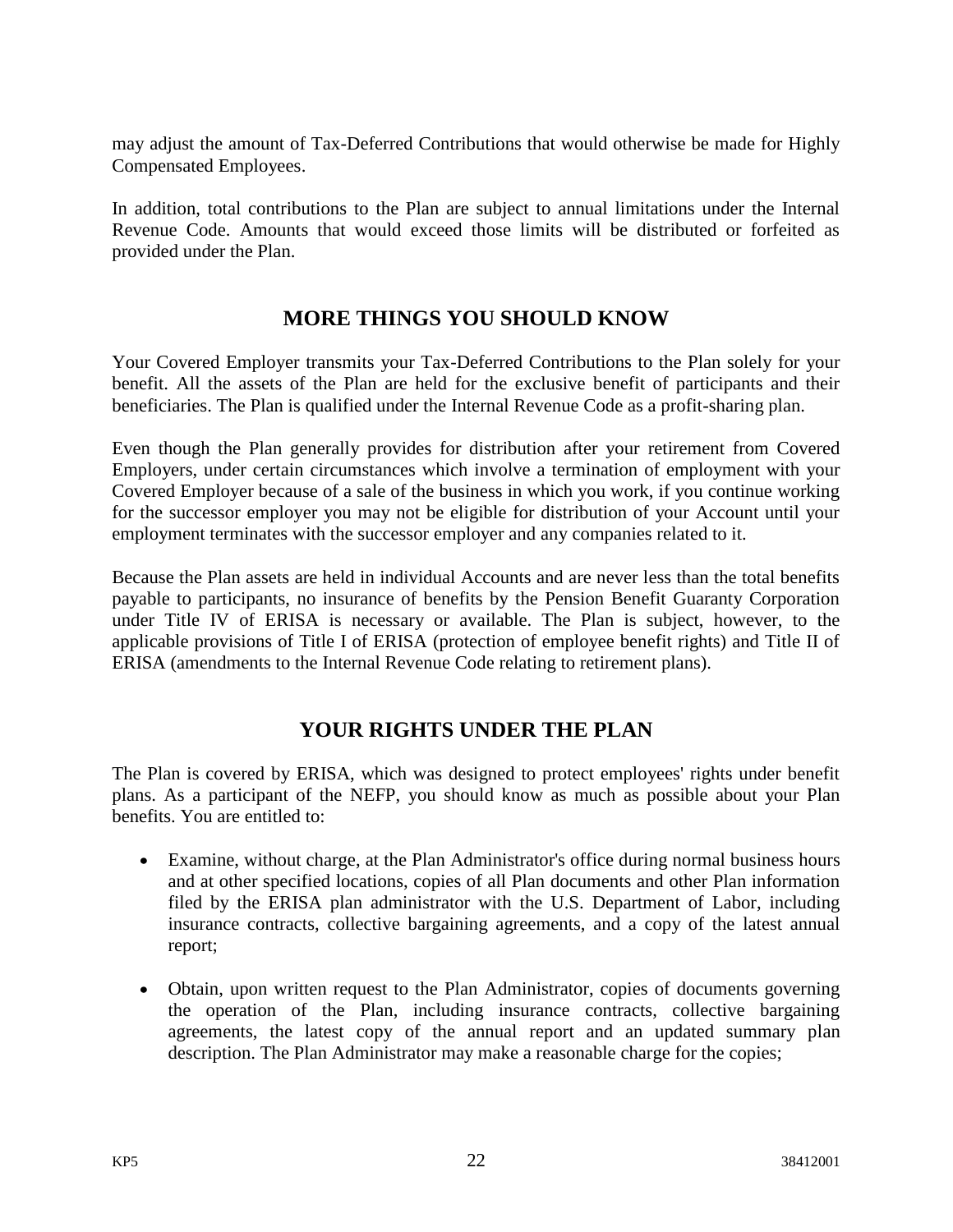- Receive a summary of the Plan's annual financial report (Form 5500). The Plan Administrator is required by law to furnish each participant with a copy of this report at no charge;
- Obtain a statement once a year, upon written request addressed to the Plan Administrator, of your accrued benefits under the Plan;
- Obtain information as to whether a particular employer has adopted the Plan and, if so, the employer's address, upon written request addressed to the Plan Administrator; and
- Receive a written explanation with respect to any denied benefit claim regarding the reasons for such denial and the steps that must be taken in order to have such denial reviewed.

ERISA imposes duties upon the people who are responsible for the operation of the Plan. Such people are called "fiduciaries" and have a duty to act prudently and in the best interest of you and other Plan participants and beneficiaries. No one, including your employer, your union, or any other person, may fire you or otherwise discriminate against you in any way to prevent you from obtaining a benefit or exercising your rights under ERISA.

Although the Plan Administrator carefully administers the Plan, if for some reason you believe that you have been improperly denied a benefit, you have a right to file suit in state or federal court. However, you cannot bring an action at law or in equity unless you have exercised your appeal rights (see **CLAIMS FOR RETIREMENT BENEFITS OR CLAIMS FOR DISABILITY BENEFITS** above) and your benefits requested in the appeal have been denied in whole or in part.

If you believe a Plan fiduciary has misused Plan funds, or if documents you have requested are not furnished within 30 days (barring circumstances beyond the ERISA plan administrator's control), you have the right to file suit in federal court or request assistance from the U.S. Department of Labor. Service of legal process may be made upon the agent designated in **PLAN IDENTIFICATION INFORMATION** at the front of this booklet.

The Trustees do not believe that filing suit will ever be necessary, but should you feel that it is, the law protects you from being fired or otherwise discriminated against to prevent you from exercising your rights under ERISA or obtaining a benefit under the Plan. If you win a lawsuit, the court may award you certain penalties (up to \$110.00 per day) if the Plan Administrator refused to provide the materials you requested, until you receive such materials.

After deciding your case, the court may also decide whether the losing party should pay court costs and the fees and expenses of the winning party. For example, if the court finds your claim to be frivolous, you may be required to pay the fees and other costs involved in defending the case.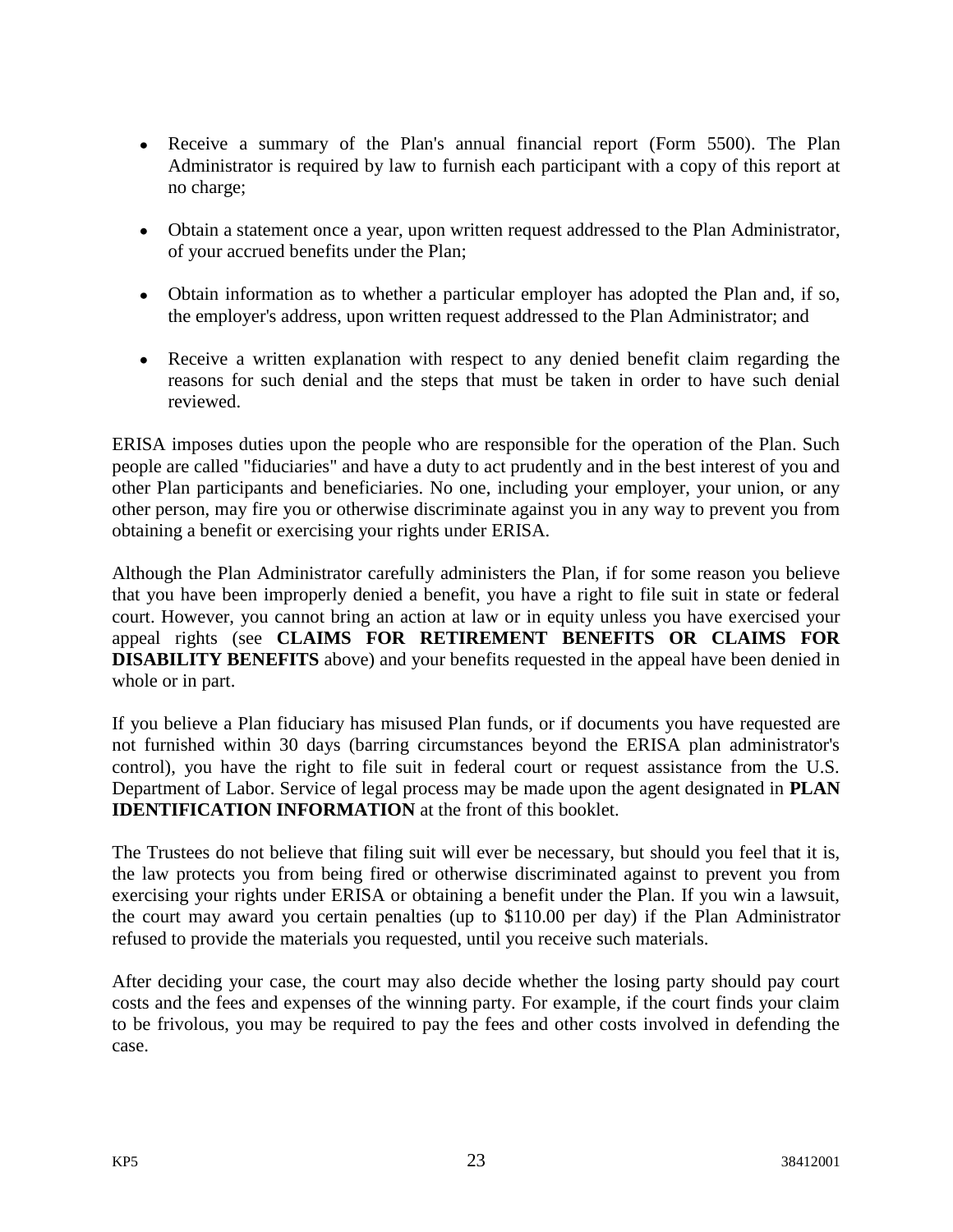If you have any questions, you should contact the Plan Administrator at the address indicated in **PLAN IDENTIFICATION INFORMATION** at the front of this booklet.

If you have any questions about this statement of your rights under ERISA, you may contact the nearest Office of the Employee Benefits Security Administration, U.S. Department of Labor, listed in your telephone directory or the Division of Technical Assistance and Inquiries, Employee Benefits Security Administration, U.S. Department of Labor, 200 Constitution Avenue N.W., Washington, D.C. 20210. You may also obtain certain publications about your rights and responsibilities under ERISA by calling the publications hotline of the Employee Benefits Security Administration.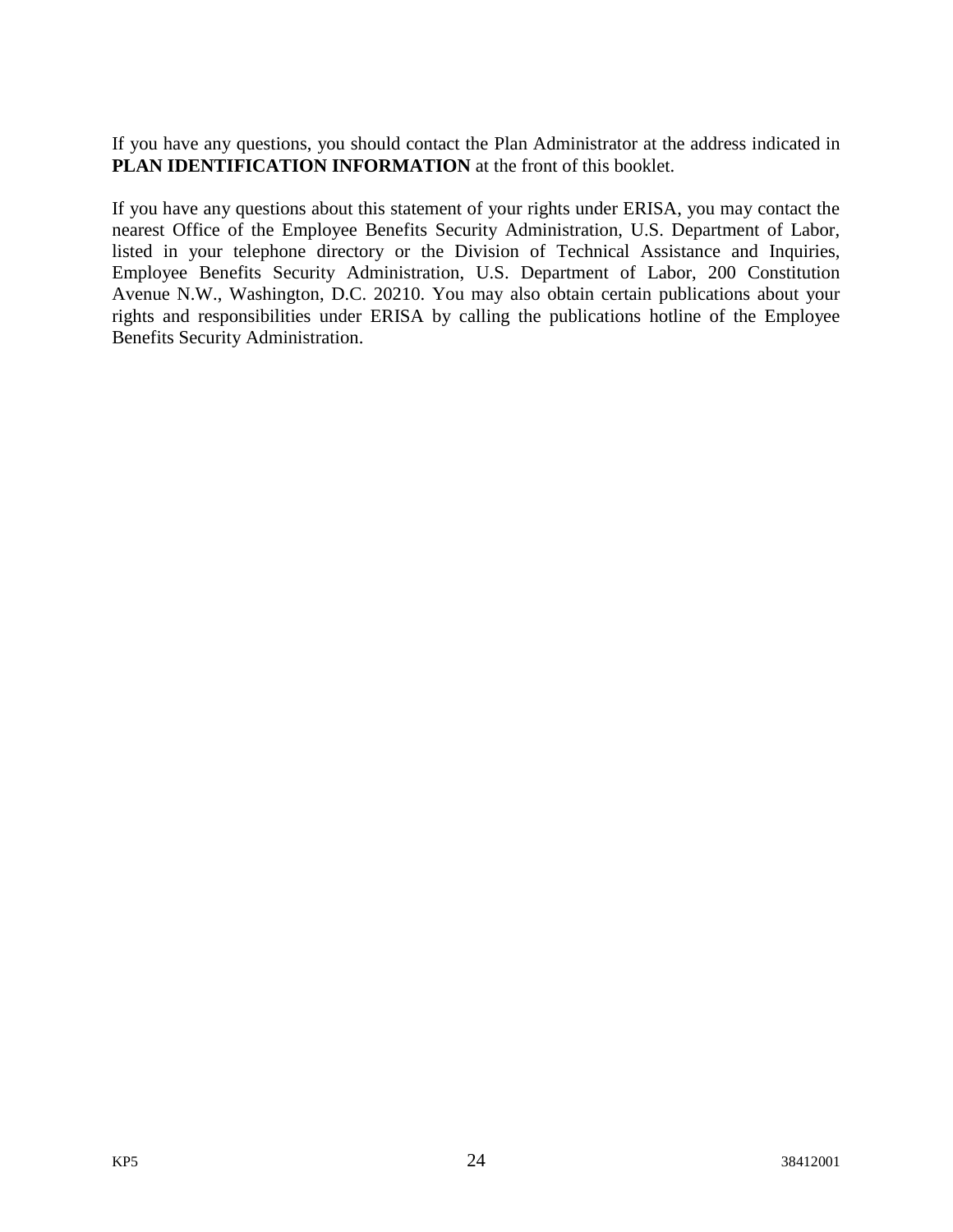# **GLOSSARY**

<span id="page-28-0"></span>

| <b>Account</b>            | The account established to track the contributions made to the Plan<br>on your behalf and the investment earnings and losses on those<br>contributions.                                                                                                                                                                                                                                                                                                                                                  |
|---------------------------|----------------------------------------------------------------------------------------------------------------------------------------------------------------------------------------------------------------------------------------------------------------------------------------------------------------------------------------------------------------------------------------------------------------------------------------------------------------------------------------------------------|
| <b>Association</b>        | The National Electrical Contractors Association.                                                                                                                                                                                                                                                                                                                                                                                                                                                         |
| <b>Beneficiary</b>        | The person (or persons) entitled to receive distribution of your<br>Account if you die before your Account has been fully distributed<br>to you.                                                                                                                                                                                                                                                                                                                                                         |
| <b>Brotherhood</b>        | The International Brotherhood of Electrical Workers.                                                                                                                                                                                                                                                                                                                                                                                                                                                     |
| <b>Compensation</b>       | The compensation from your Employer that is taken into account<br>in determining the amount of contributions that you or your<br>Employer can make to your Account. Compensation means the<br>wages paid to you for employment covered under the Plan that<br>would be reported as income on Form W2. Compensation also<br>includes amounts you defer under the Plan.                                                                                                                                    |
|                           | Legal rules limit the Compensation that may be included under the<br>Plan each year.                                                                                                                                                                                                                                                                                                                                                                                                                     |
| <b>Covered Employer</b>   | An employer who has agreed, through a collective bargaining<br>agreement with the Brotherhood or a local union of the<br>Brotherhood, to adopt the NEFP on behalf of employees in a<br>bargaining unit. Also, other eligible employers, including but not<br>limited to local unions of the Brotherhood, local chapters of the<br>Association, and certain employee benefit funds, are considered<br>covered if they sign a participation agreement or such other<br>agreement required by the Trustees. |
| <b>Covered Employment</b> | Your work for a Covered Employer that has adopted the NEFP on<br>your behalf.                                                                                                                                                                                                                                                                                                                                                                                                                            |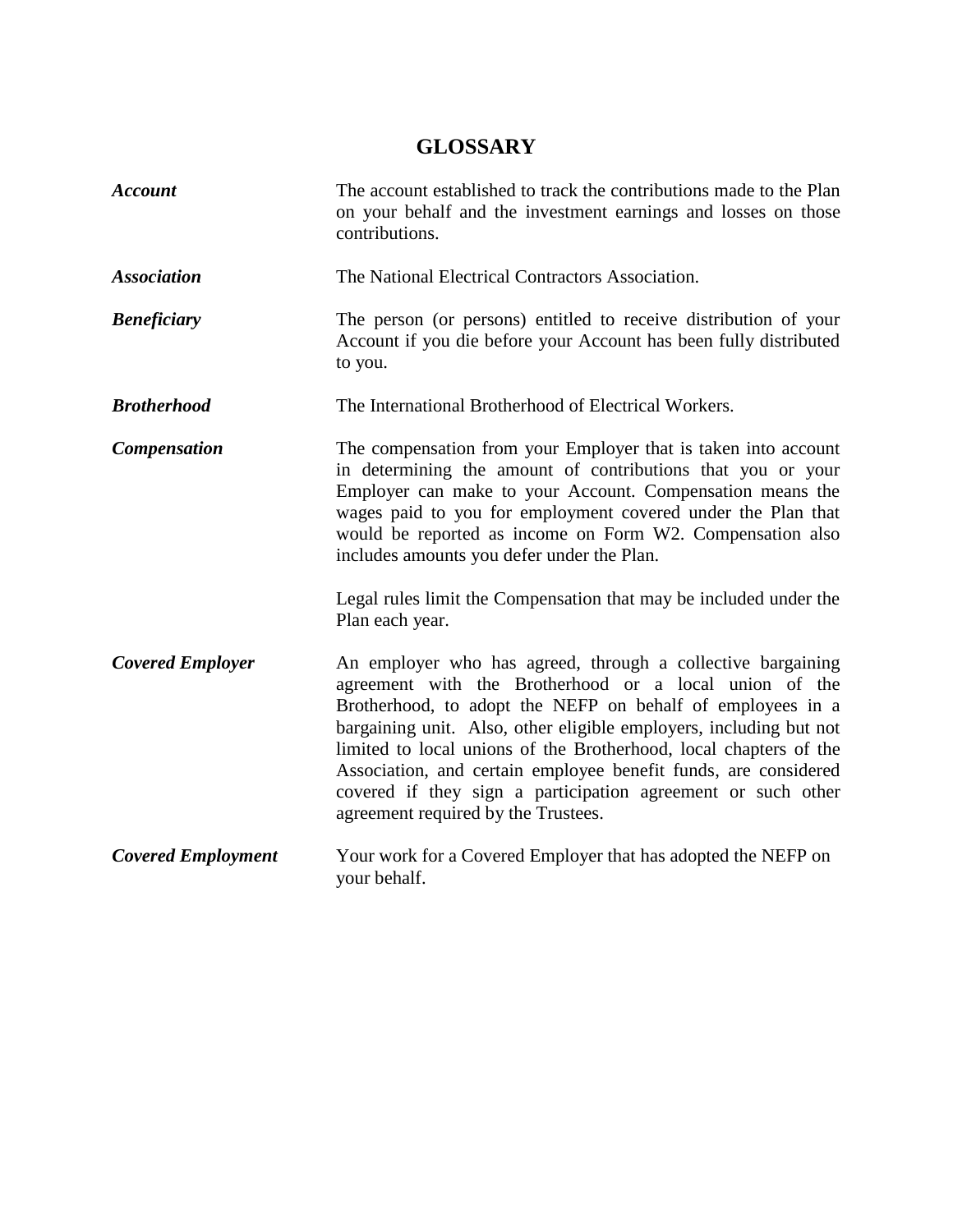| <b>Eligible Retirement</b><br><b>Plan</b><br><b>ERISA</b> | The term Eligible Retirement Plan includes traditional individual<br>retirement arrangements (IRAs) under Section 408 of the Internal<br>Revenue Code; Section 401(a) qualified plans, certain Section 403<br>annuity plans, and governmental Section 457(b) plans.<br>The Employee Retirement Income Security Act of 1974, as |
|-----------------------------------------------------------|--------------------------------------------------------------------------------------------------------------------------------------------------------------------------------------------------------------------------------------------------------------------------------------------------------------------------------|
|                                                           | amended.                                                                                                                                                                                                                                                                                                                       |
| <b>Highly</b><br><b>Compensated</b><br><b>Employee</b>    | An employee who is highly compensated in accordance with<br>specific IRS rules. Generally, you may be a Highly Compensated<br>Employee under the IRS rules if you were paid more than the<br>applicable limit set by the federal government during the preceding<br>year.                                                      |
| <b>Joint and Survivor</b><br><b>Annuity</b>               | A monthly payment that is made to you until your death. After<br>your death, your spouse will receive one-half of the monthly<br>benefit you were receiving, until his or her death. After your                                                                                                                                |
|                                                           | spouse's death, all benefit payments end. The amount of the<br>monthly benefit will depend on the balance in your Account, your<br>age, and your spouse's age.                                                                                                                                                                 |
| <b>Normal Retirement</b><br>Age                           | The Normal Retirement Age is age 59 1/2.                                                                                                                                                                                                                                                                                       |
| <b>Plan</b>                                               | The National Electrical 401(k) Plan ("NEFP").                                                                                                                                                                                                                                                                                  |
| <b>Plan Administrator</b>                                 | The person and/or entity responsible for the day-to-day<br>administration of the Plan.<br>The Plan Administrator is the<br>International Brotherhood of Electrical Workers and the person<br>designated to represent the Plan Administrator is Tina Thoman.                                                                    |
| <b>Plan Year</b>                                          | The period on which the Plan's records are kept. The Plan Year is<br>the 12-month period ending on December 31.                                                                                                                                                                                                                |
| <b>Prudential Retirement</b>                              | The Prudential Retirement Insurance and Annuity Company.<br>Prudential Retirement is the current record keeper and provider of<br>investment options for the Plan.                                                                                                                                                             |